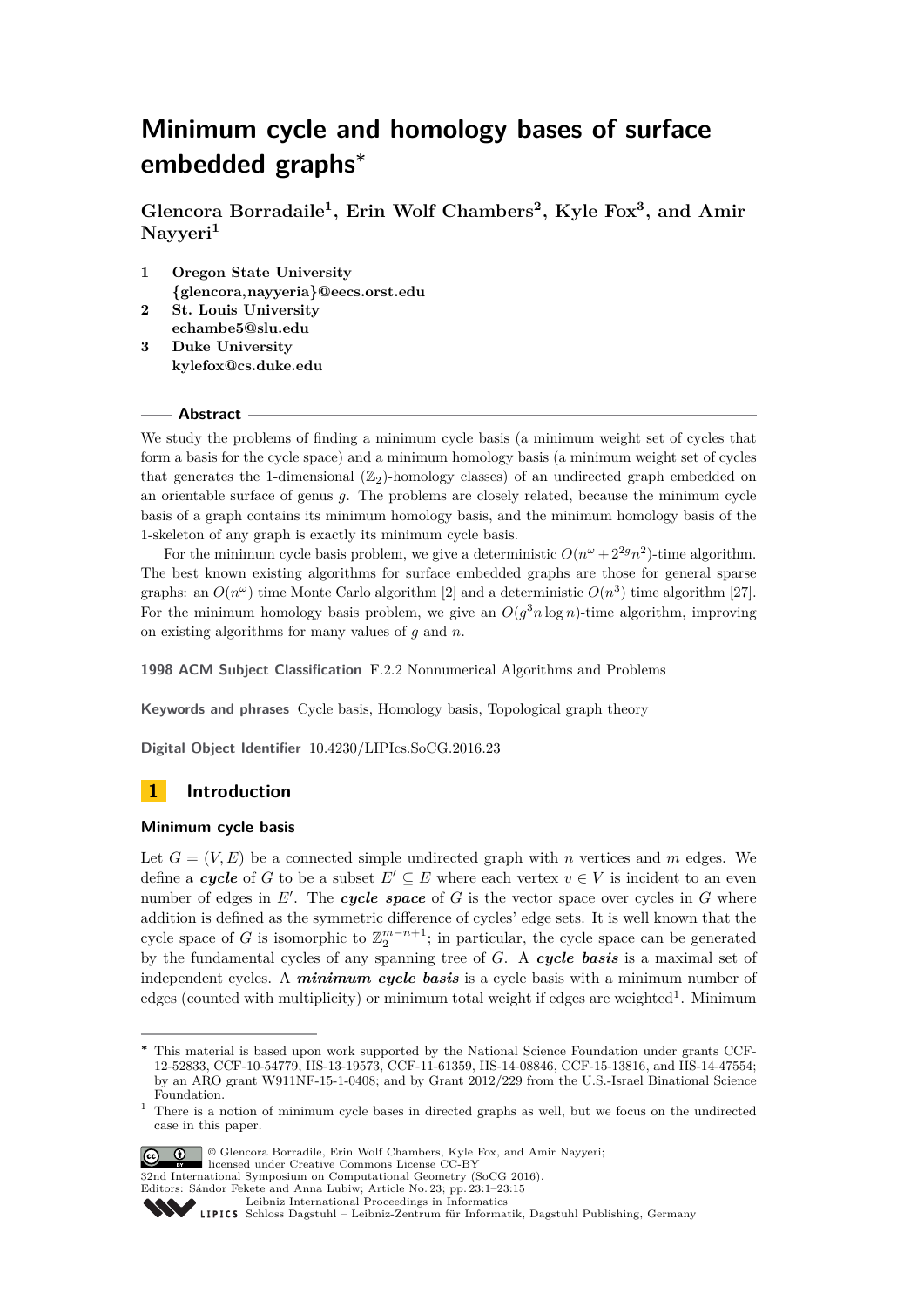## **23:2 Minimum cycle and homology bases of surface embedded graphs**

cycle bases have applications in many areas such as electrical circuit theory [\[9,](#page-14-2)[24\]](#page-14-3), structural engineering [\[8\]](#page-13-1), surface reconstruction [\[29\]](#page-14-4), and the analysis of algorithms [\[26\]](#page-14-5).

Sets of independent cycles form a matroid, so the minimum cycle basis can be computed using the standard greedy algorithm. However, there may be an exponential number of cycles in *G*. Horton [\[21\]](#page-14-6) gave the first polynomial time algorithm for the problem by observing that every cycle in the minimum cycle basis is the fundamental cycle of a shortest path tree. Several other algorithms have been proposed to compute minimum cycle bases in general graphs  $[2, 3, 10, 17, 23, 27]$  $[2, 3, 10, 17, 23, 27]$  $[2, 3, 10, 17, 23, 27]$  $[2, 3, 10, 17, 23, 27]$  $[2, 3, 10, 17, 23, 27]$  $[2, 3, 10, 17, 23, 27]$ . The fastest of these algorithms are an  $O(n^{\omega})$  time Monte Carlo randomized algorithm of Amaldi *et al.* [\[2\]](#page-13-0) and an  $O(nm^2/\log n + n^2m)$  time deterministic algorithm of Mehlhorn and Michail [\[27\]](#page-14-0). Here,  $O(n^{\omega})$  is the time it takes to multiply two  $n \times n$  matrices using fast matrix multiplication.

For the special case of *planar graphs*, faster algorithms are known. Hartvigsen and Mardon [\[20\]](#page-14-10) observed that the cycles in the minimum cycle basis nest, implicitly forming a tree; in fact, the edges of each cycle span an *s, t*-minimum cut between two vertices in the dual graph, and the Gomory-Hu tree [\[18\]](#page-14-11) of the dual graph is precisely the tree of minimum cycle basis cycles in the primal. Hartvigsen and Mardon [\[20\]](#page-14-10) gave an  $O(n^2 \log n)$  time algorithm for the minimum cycle basis problem in planar graphs, and Amaldi *et al.* [\[2\]](#page-13-0) improved their running time to  $O(n^2)$ . Borradaile, Sankowski, and Wulff-Nilsen [\[4\]](#page-13-3) showed how to compute an *oracle* for the minimum cycle basis and dual minimum cuts in  $O(n \log^4 n)$  time that is able to report individual cycles or cuts in time proportional to their size. Borradaile *et al.* [\[5\]](#page-13-4) recently generalized the minimum cut oracle to graphs embeddable on surfaces of genus *g*. Their oracle takes  $O(2^{O(g^2)}n \log^3 n)$  time to construct (improving upon the original planar oracle by a factor of  $log n$ ). Unfortunately, their oracle does not help in finding the minimum cycle basis in higher genus graphs, because there is no longer a bijection between cuts in the dual graph and cycles in the primal graph.

That said, it is not surprising that the cycle basis oracle has not been generalized beyond the plane. While cuts in the dual continue to nest in higher genus surfaces, cycles do not. In fact, the minimum cycle basis of a toroidal graph must *always* contain at least one pair of crossing cycles, because any cycle basis must contain cycles which are topologically distinct, in different *homology classes* of the surface.

#### **Minimum homology basis**

Given a graph *G* embedded in a surface  $\Sigma$  of genus *g*, the homology of *G* is an algebraic description of the topology of  $\Sigma$  and of *G*'s embedding. In this paper, we focus on orientable surfaces and one-dimensional cellular homology over the coefficient ring  $\mathbb{Z}_2$ . Homology of this type allows for simplified definitions. We say a cycle  $\eta$  is *null-homologous* if  $\eta$  is the boundary of a subset of faces  $F' \subseteq F$ . Two cycles  $\eta$  and  $\eta'$  are *homologous* or in the same *homology class* if their symmetric difference  $\eta \oplus \eta'$  is null-homologous. The homology classes form a vector space isomorphic to  $\mathbb{Z}_2^{2g}$  known as the  $homology\ space$ . A  $homology$ *basis* of *G* is a set of 2*g* cycles in linearly independent homology classes, and the *minimum homology basis* of *G* is the homology basis with either the minimum number of edges or with minimum total weight if edges of *G* are weighted.

Erickson and Whittlesey [\[15\]](#page-14-12) described an  $O(n^2 \log n + gn^2 + g^3n)$  time algorithm for computing the minimum homology basis. Like Horton [\[21\]](#page-14-6), they apply the greedy matroid basis algorithm to a set of  $O(n^2)$  candidate cycles. A set of  $2^{2g}$  candidate cycles containing the minimum homology basis can be computed easily by applying the algorithms of Italiano *et al.* [\[22\]](#page-14-13) or Erickson and Nayyeri [\[14\]](#page-14-14) for computing the minimum homologous cycle in any specified homology class. These algorithms take  $g^{O(g)}n \log \log n$  and  $2^{O(g)}n \log n$  time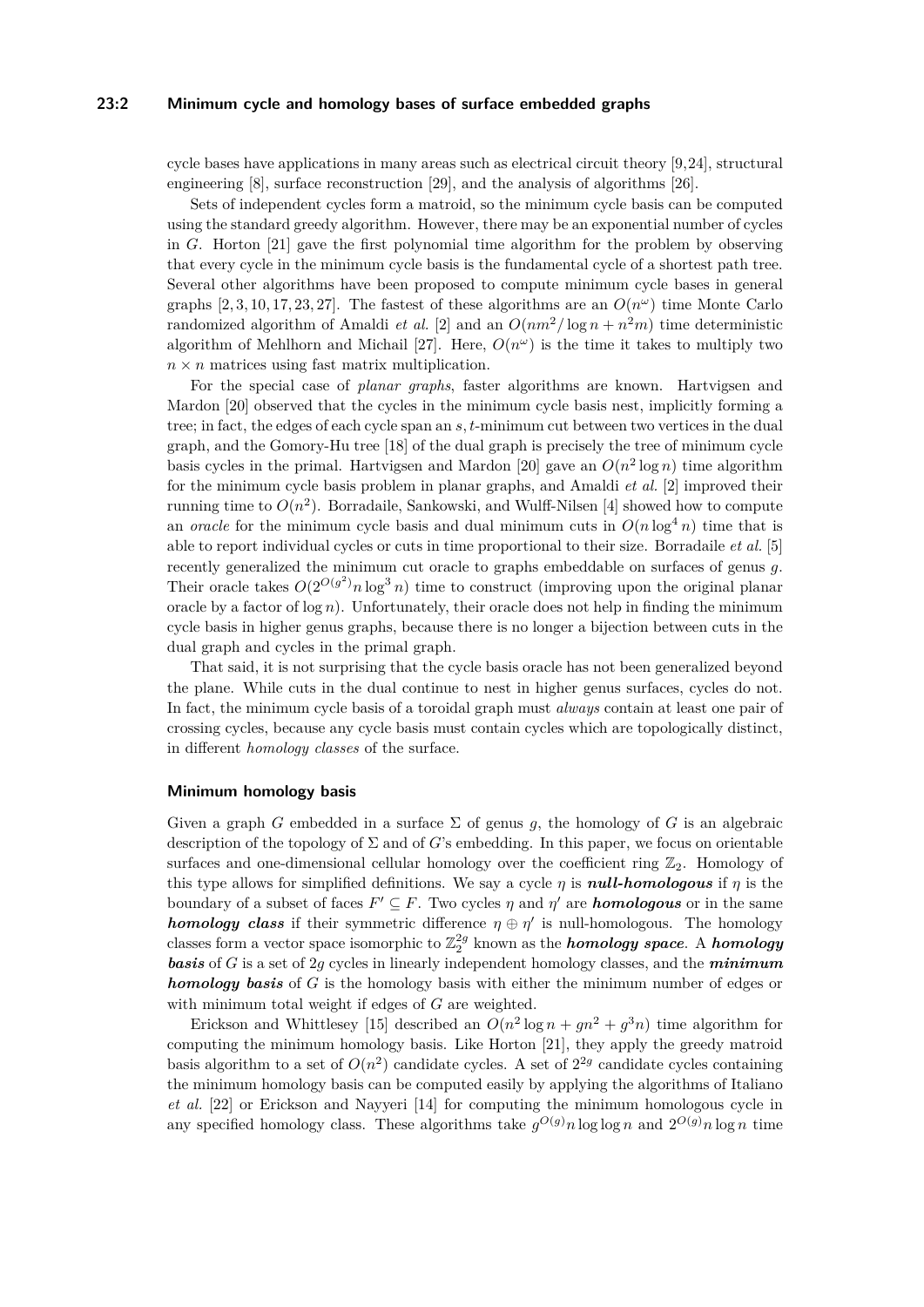

**Figure 1.** Two homologous cycles, one shown in red and the other in blue.

respectively. Dey, Sun, and Wang [\[11\]](#page-14-15) generalized these results to arbitrary simplicial complexes, and Busaryev *et al.* [\[6\]](#page-13-5) improved the running time of their generalization from  $O(n^4)$ to  $O(n^{\omega} + n^2 g^{\omega-1})$ . Note that all of the algorithms above either take quadratic time in *n* (or worse) *or* they have exponential dependency on *g*. In contrast, it is well understood how to find exactly one cycle of the minimum homology basis of *G* in only  $O(g^2 n \log n)$  time, since the minimum weight non-separating cycle will always be in the basis [\[7,](#page-13-6) [13\]](#page-14-16).

#### **Our results**

We describe new algorithms for computing the minimum cycle basis and minimum homology basis of the graph *G*. Our algorithm for minimum cycle basis is deterministic and runs in  $O(n^{\omega} + 2^{2g}n^2)$  time, matching the running time of the randomized algorithm of Amaldi *et al.* [\[2\]](#page-13-0) when *g* is sufficiently small. Our algorithm for minimum homology basis is also deterministic and runs in  $O(g^3 n \log n)$  time assuming shortest paths are unique<sup>[2](#page-2-0)</sup>. Ours is the first algorithm for minimum homology basis that has a running time simultaneously near-linear in *n* and polynomial in *g*.

At a high level both of our algorithms are based on the  $O(nm^2 + n^2m \log n)$  time algorithm of Kavitha *et al.* [\[23\]](#page-14-9) who in turn use an idea of de Pina [\[10\]](#page-14-7). We compute our basis cycles one by one. Over the course of the algorithm, we maintain a set of *support vectors* that form the basis of the subspace that is *orthogonal* to the set of cycles we have already computed. Every time we compute a new cycle, we find the one of minimum weight that is *not* orthogonal to a chosen support vector *S*, and then update the remaining support vectors so they remain orthogonal to our now larger set of cycles. Using the divide-andconquer approach of Kavitha *et al.* [\[23\]](#page-14-9), we are able to maintain these support vectors in only  $O(n^{\omega})$  time total in our minimum cycle basis algorithm and  $O(g^{\omega})$  time total in our minimum homology basis algorithm. Our approaches for picking the minimum weight cycle not orthogonal to *S* form the more technically interesting parts of our algorithms and are unique to this work.

For our minimum cycle basis algorithm, we compute a collection of  $O(2^{2g}n)$  cycles that contain the minimum cycle basis and then partition these cycles according to their homology classes. The cycles within a single homology class nest in a similar fashion to the minimum cycle basis cycles of a planar graph. Every time we compute a new cycle for our minimum cycle basis, we walk up the  $2^{2g}$  trees of nested cycles and find the minimum weight cycle not orthogonal to *S* in  $O(n)$  time per tree. Overall, we spend  $O(2^{2g}n^2)$  time finding these cycles; if any improvement is made on the time it take to update the support vectors, then the running time of our algorithm as a whole will improve as well.

<span id="page-2-0"></span><sup>&</sup>lt;sup>2</sup> This assumption is only necessary to use the multiple-source shortest path data structure of Cabello, Chambers, and Erickson. It can be avoided with high probability by using randomization or deterministically by increasing the running time of our algorithm by a factor of  $O(\log n)$  [\[7\]](#page-13-6). For simplicity, we will assume shortest paths are unique during presentation of our minimum homology basis algorithm.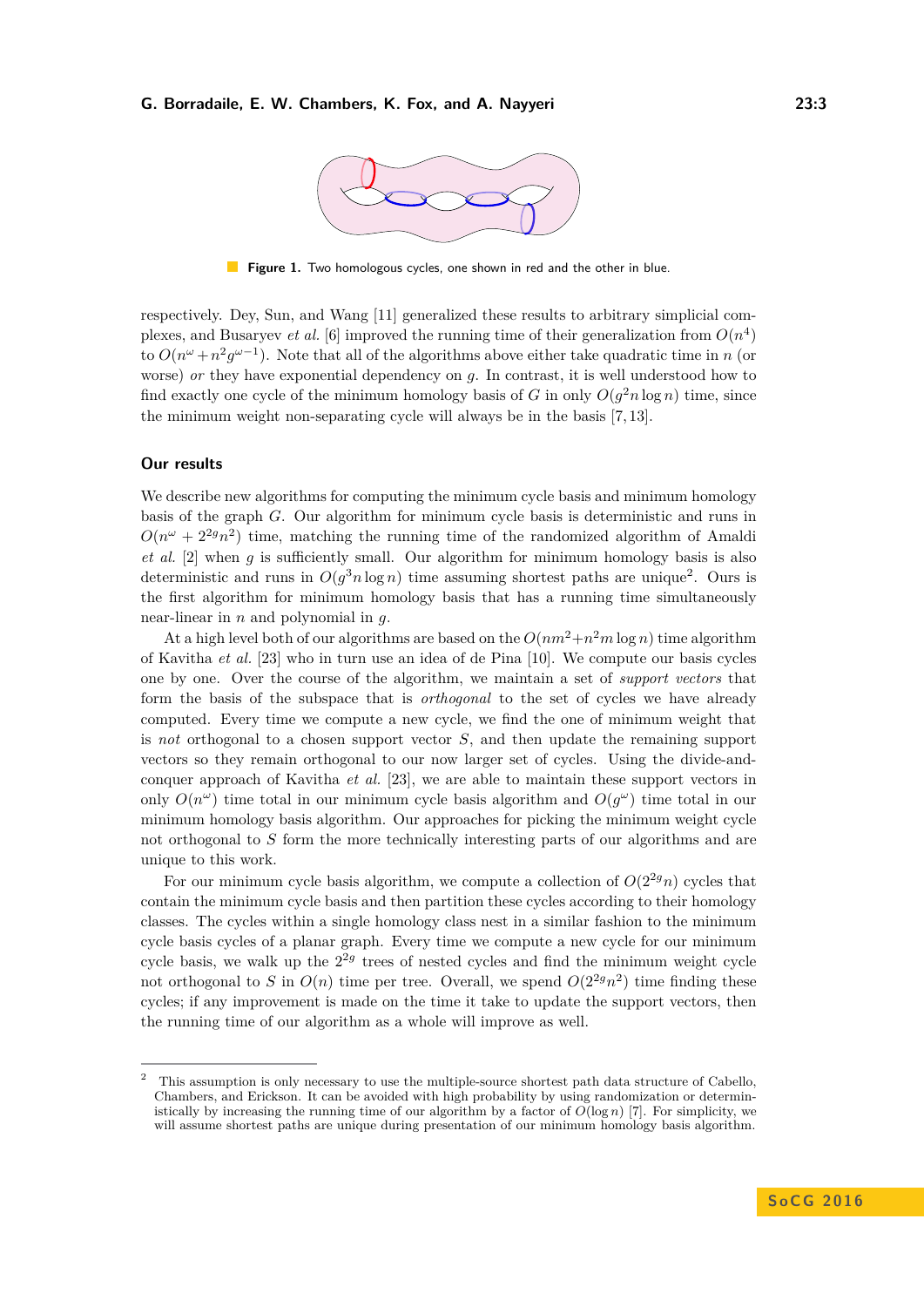### **23:4 Minimum cycle and homology bases of surface embedded graphs**

Our minimum homology basis algorithm uses a covering space called the cyclic double cover. As shown by Erickson [\[13\]](#page-14-16), the cyclic double cover provides a convenient way to find a minimum weight closed walk *γ* crossing an arbitrary non-separating cycle *λ* an odd number of times. We extend his construction so that we may consider not just one  $\lambda$  but any arbitrarily large collection of cycles. Every time we compute a new cycle in our minimum homology basis algorithm, we let *S* determine a set of cycles that must be crossed an odd number of times, build the cyclic double cover for that set, and then compute our homology basis cycle in  $O(g^2 n \log n)$  time by computing minimum weight paths in the covering space<sup>[3](#page-3-0)</sup>.

The rest of the paper is organized as follows. We provide more preliminary material on surface embedded graphs in Section [2.](#page-3-1) In Section [3,](#page-4-0) we describe a characterization of cycles and homology classes using binary vectors. These vectors are helpful in formally defining our support vectors. We give a high level overview of our minimum cycle basis algorithm in Section [4](#page-5-0) and describe how to pick individual cycles in Section [5.](#page-6-0) Finally, we give our minimum homology basis algorithm in Section [6.](#page-10-0)

## <span id="page-3-1"></span>**2 Preliminaries**

In this paper, we will be working with an edge-weighed undirected graph  $G = (V, E)$  cellularly embedded on an orientable surface of genus *g* without boundary. To simplify the exposition, we assume *G* is connected and simple. We let *F* denote the faces of *G* and let  $f_{\infty}$  denote an arbitrary face we refer to as the *infinite face* for convenience. Let *n*, *m*, and  $\ell$  be the number of vertices, edges, and faces of  $G$  respectively. The **Euler charac***teristic*  $\chi$  of  $\Sigma$  is 2 − 2*g*. By Euler's formula,  $\chi = n - m + \ell$ . We assume  $g = O(n^{1-\epsilon})$ for some constant  $\varepsilon > 0$  (otherwise, our algorithms offer no improvement over previously known results.) This assumption implies  $m = O(n)$  and  $\ell = O(n)$ . Embedded graphs can be *dualized*: *G*<sup>∗</sup> is the graph embedded on the same surface, with a vertex in *G*<sup>∗</sup> for every face in *G* and a face in  $G^*$  for every vertex of *G*. Two vertices in  $G^*$  are then adjacent if the corresponding faces are separated by an edge in *G*. We generally do not distinguish between edges in the primal and dual graphs.

A *spanning tree* of the graph *G* is a subset of edges of *G* which is a tree containing every vertex. Similarly, a *cotree C* is a spanning tree of the dual graph *G*<sup>∗</sup> . A *tree-cotree decomposition* of *G* is a partition of *G* into 3 edge disjoint subsets,  $(T, L, C)$ , where *T* is a spanning tree of *G*, *C* is a cotree, and *L* is the set of leftover edges  $E \setminus (T \cup C)$  [\[12\]](#page-14-17). Euler's formula implies that  $|L| = 2q$ .

A  $w, w'$ -path p is an ordered sequence of edges  $\{u_1v_1, u_2v_2, \ldots, u_kv_k\}$  where  $w = u_1$ ,  $w' = v_k$ , and  $v_i = u_{i+1}$  for all positive  $i < k$ ; a *closed path* is a path which starts and ends on the same vertex. A path is *simple* if it repeats no vertices (except the first and last). A path in the dual graph *G*<sup>∗</sup> is referred to as a *co-path* and (abusing terminology) a closed path in the dual is referred to as a *co-cycle*. We sometimes use *simple cycle* to mean a simple closed path. Every member of the minimum cycle basis (and subsequently the minimum homology basis) is a simple cycle [\[21\]](#page-14-6). We let  $\sigma(u, v)$  denote an arbitrary shortest (minimum weight) *u, v*-path in *G*. Let  $p[u, v]$  denote the *subpath* of *p* from *u* to *v*. Given a  $u, v$ -path *p* and a  $v, w$ -path  $p'$ , let  $p \cdot p'$  denote their concatenation. Two paths *p* and  $p'$  *cross* 

<span id="page-3-0"></span><sup>3</sup> In addition to the above results, we note that it is possible to improve the  $g^{O(g)}n \log \log n$  time algorithm of Italiano *et al.* [\[22\]](#page-14-13) for minimum homology basis to run in  $2^{O(g)}n \log \log n$  time. However, this improvement is a trivial adaption of techniques used by Fox [\[16\]](#page-14-18) to get a  $2^{O(g)}n \log \log n$  time algorithm for minimum weight non-separating and non-contractible cycle in undirected graphs. We will not further discuss this improvement in the paper.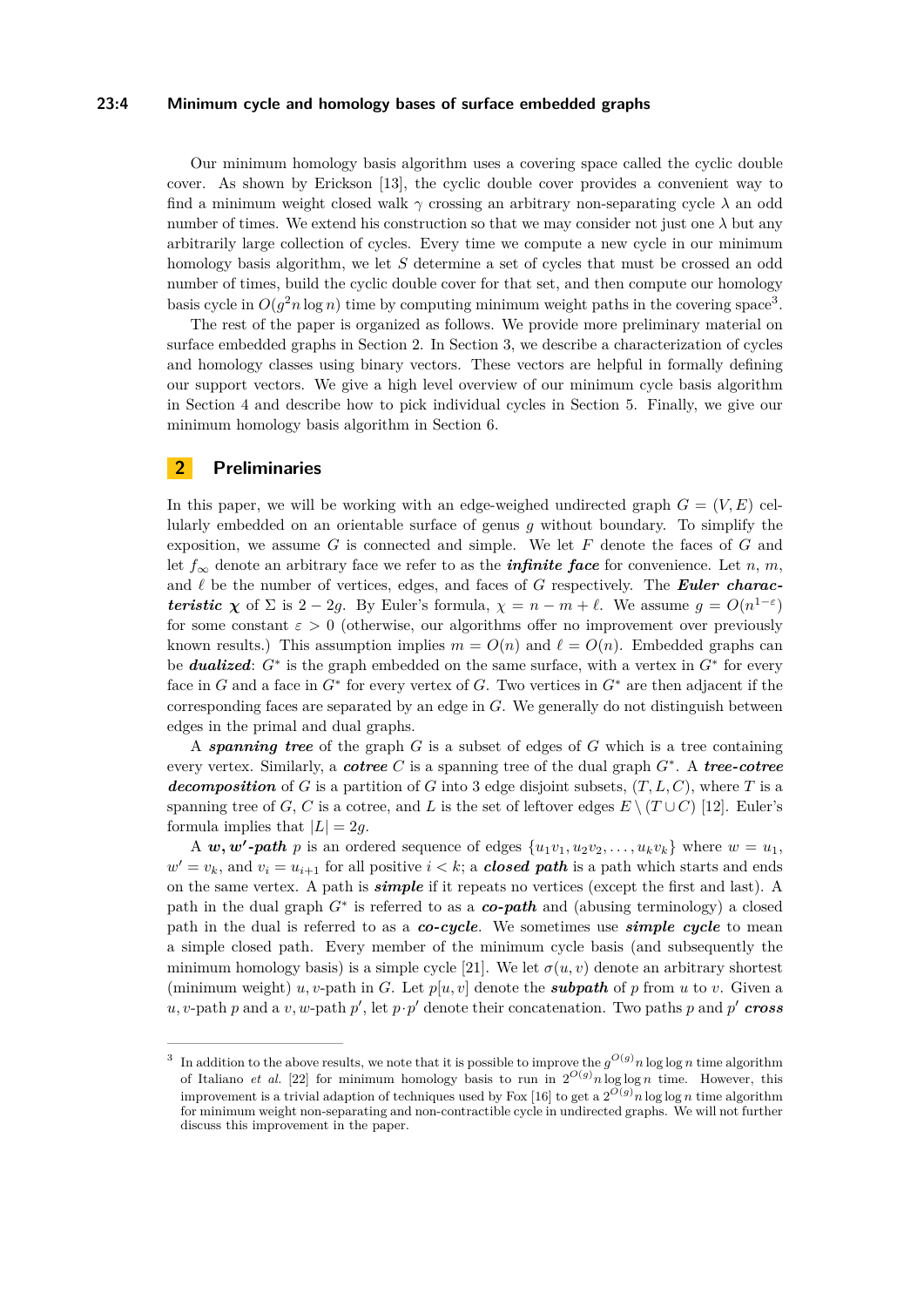if their embeddings in  $\Sigma$  cannot be be made disjoint through infinitesimal perturbations; more formally, they cross if there is a maximal (possibly trivial) common subpath  $p''$  of  $p$ and  $p'$  such that, upon contracting  $p''$  to a vertex *v*, two edges each of  $p$  and  $p'$  alternate in their embedded around *v*. Two closed paths cross if they have subpaths which cross.

Let  $\gamma$  be a closed path that does not cross itself. We define the operation of *cutting* along  $\gamma$  and denote it  $G \nless \gamma$ . Graph  $G \nless \gamma$  is obtained by cutting along  $\gamma$  in the drawing of *G* on the surface, creating two copies of  $\gamma$ . The two copies of  $\gamma$  each form boundary components in the cut open surface.

Let  $F' \subseteq F$  be a subset of faces and let  $\eta$  be the boundary of  $F'$ . We sometimes call  $F'$ a *cut* of  $G^*$  and say  $\eta$  **spans** the cut. A co-path  $p$  with edge  $uv \in \eta$  **crosses** the cut at  $uv$ .

## <span id="page-4-0"></span>**3 Cycle and Homology Signatures**

We begin the presentation of our algorithms by giving a characterization of cycles and homology classes using binary vectors. These vectors will be useful in helping us determine which cycles can be safely added to our minimum cycle and homology bases. Let (*T, L, C*) be an arbitrary tree, co-tree decomposition of *G*; set *L* contains exactly 2*g* edges  $e_1, \ldots, e_{2g}$ . For each index  $i \in \{1, \ldots, 2g\}$ , let  $p_i$  denote the unique co-cycle in  $C \cup \{e_i\}$ . Let  $f_{\infty}$  be any designated face of *G*. Let  $p_{2g+1}, \ldots, p_{m-n+1}$  be any collection of simple co-paths from  $f_{\infty}$ to each of the  $m - n + 1 - 2g$  other faces of *G*.

For each edge *e* in *G*, we define its *cycle signature* [*e*] as an  $(m - n + 1)$ -bit vector whose *i*th bit is equal to 1 if and only if *e* appears in  $p_i$ . The cycle signature  $[\eta]$  of any cycle  $\eta$  is the bitwise exclusive-or of the signatures of its edges. Equivalently, the *i*th bit of  $[\eta]$  is 1 if and only if  $\eta$  and  $p_i$  share an odd number of edges. Similarly, for each edge  $e$ in *G*, we define its *homology signature*  $[e]_h$  as a 2*g*-bit vector whose *i*th bit is equal to 1 if and only if *e* appears in *p<sup>i</sup>* . The homology signature of cycles are defined similarly.

The following lemma is immediate.

**Lemma 1.** Let  $\eta$  and  $\eta'$  be two cycles. We have  $[\eta \oplus \eta'] = [\eta] \oplus [\eta']$  and  $[\eta \oplus \eta']_h = [\eta]_h \oplus [\eta']_h$ .

Cycle and homology signatures provide a convenient way to distinguish between cycles and their homology classes as shown by the following lemmas.

<span id="page-4-1"></span>I **Lemma 2** (Erickson and Nayyeri [\[14,](#page-14-14) Corollary 3.3])**.** *Two cycles η and η* <sup>0</sup> *are homologous if and only if*  $[\eta]_h = [\eta']_h$ *.* 

<span id="page-4-2"></span>**Lemma 3.** Let  $\eta$  and  $\eta'$  be two homologous cycles and let  $\eta \oplus \eta'$  be the boundary of a *subset of faces*  $F'$  *such that*  $f_{\infty} \notin F'$  *(set*  $F'$  *may be empty.) Cycle signatures*  $[\eta]$  *and*  $[\eta']$ *differ at bit i if and only if*  $p_i$  *is a co-path with exactly one endpoint in*  $F'$ .

**Proof:** By Lemma [2,](#page-4-1) the first 2g bits of  $[\eta]$  and  $[\eta']$  are identical. Now, consider any other bit *i*. The boundary of set *F*' is a cut in  $G^*$  that does not contain  $f_{\infty}$ , and  $\eta \oplus \eta'$  spans the cut. Suppose one endpoint of  $p_i$  lies in  $F'$ . Co-path  $p_i$  must cross the cut an odd number of times. In particular,  $p_i$  intersects exactly one of  $\eta$  and  $\eta'$  an odd number of times and the *i*th bits of  $[\eta]$  and  $[\eta']$  differ. Now, suppose instead that both endpoints of  $p_i$  lie outside  $F'$ . Here,  $p_i$  crosses the cut an even number of times. Co-path  $p_i$  either intersects both  $\eta$  and  $\eta'$ an even number of times or it intersects them both an odd number of times. Either way, the *i*th bits of  $[\eta]$  and  $[\eta']$  are equal.

 $\blacktriangleright$  **Lemma 4.** Let  $\eta$  and  $\eta'$  be two cycles. We have  $\eta = \eta'$  if and only if  $[\eta] = [\eta']$ .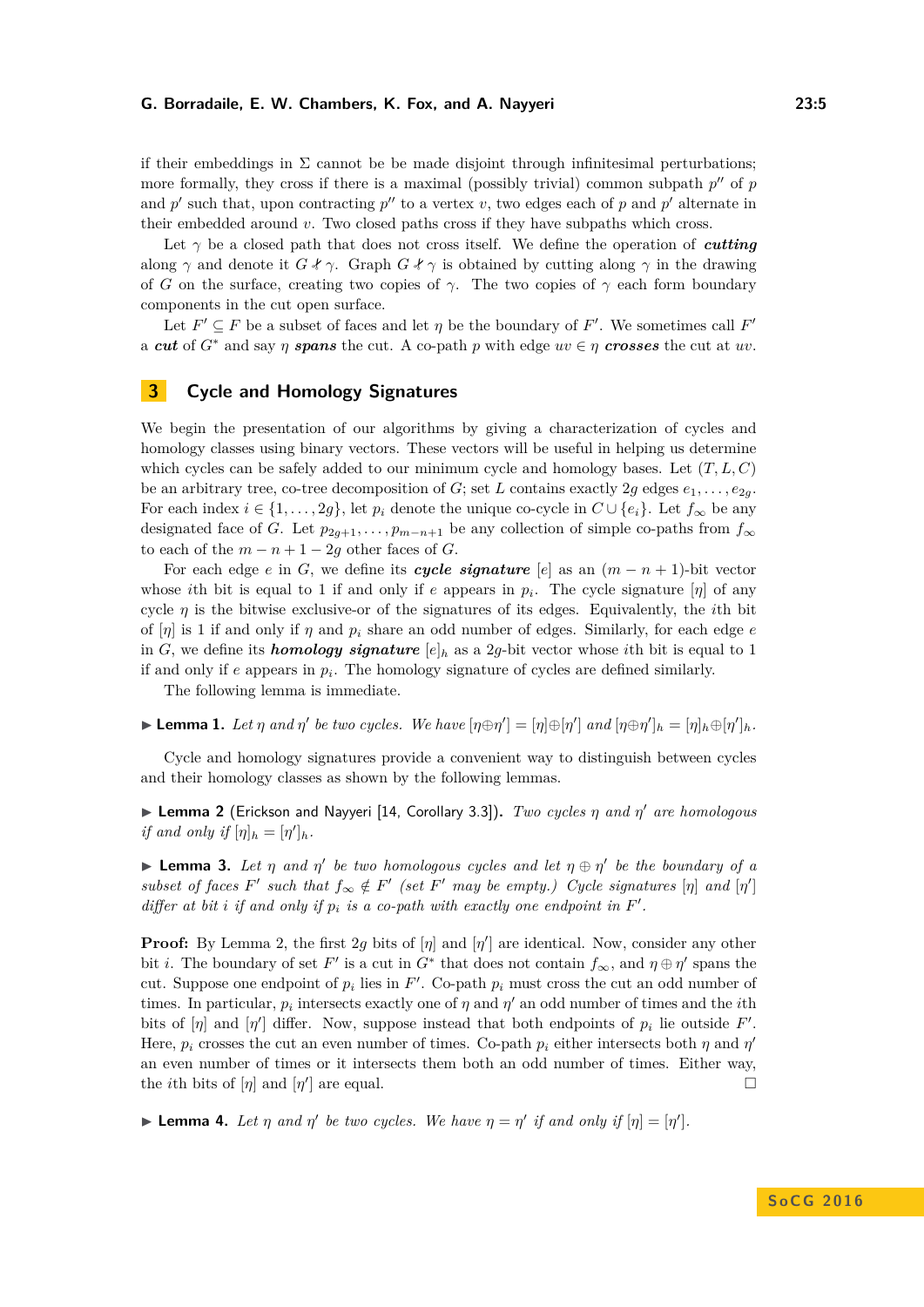## **23:6 Minimum cycle and homology bases of surface embedded graphs**

**Proof:** Necessity is trivial. Now, suppose  $[\eta] = [\eta']$ . Lemma [2](#page-4-1) states that  $\eta$  and  $\eta'$  are  $\mathbb{Z}_2$ -homologous. In particular,  $\eta \oplus \eta'$  forms the boundary of a subset *F'* of faces such that  $f_{\infty} \notin F'$ . However, subset  $F'$  must be empty by Lemma [3.](#page-4-2) We conclude  $\eta = \eta'$  $\Box$ 

► **Corollary 5.** *Cycle signatures are an isomorphism between the cycle space and*  $\mathbb{Z}_2^{m-n+1}$ , and homology signatures are an isomorphism between the first homology space and  $\mathbb{Z}_2^{2g}$ .

## <span id="page-5-0"></span>**4 Minimum Cycle Basis**

Our algorithm for computing a minimum cycle basis is based on one of Kavitha, Mehlhorn, Michail and Paluch [\[23\]](#page-14-9) which is in turn based on an algorithm of de Pina [\[10\]](#page-14-7). Our algorithm incrementally adds simple cycles  $\gamma_1, \ldots, \gamma_{m-n+1}$  to the minimum cycle basis. In order to do so, it maintains a set of  $(m-n+1)$ -bit *support vectors*  $S_1, \ldots, S_{m-n+1}$  with the following properties:

- The support vectors form a basis for  $\mathbb{Z}_2^{m-n+1}$ .
- When the algorithm is about to compute the *j*th simple cycle  $\gamma_j$  for the minimum cycle  $\equiv$ basis,  $\langle S_j, [\gamma_{j'}] \rangle = 0$  for all  $j' < j$ .

Our algorithm chooses for  $\gamma_j$  the minimum weight cycle  $\gamma$  such that  $\langle S_j, [\gamma] \rangle = 1$ . Note that  $S_j$  must have at least one bit set to 1, because the set of vectors  $S_1, \ldots, S_{m-n+1}$  forms a basis. Therefore, such a  $\gamma$  does exist; in particular, we could choose  $[\gamma]$  to contain exactly one bit equal to 1 which matches any 1-bit of  $S_j$ . The correctness of choosing  $\gamma_j$  as above is guaranteed by the following lemma.

<span id="page-5-2"></span>**► Lemma 6.** Let S be an  $(m+n-1)$ -bit vector with at least one bit set to 1, and let  $\eta$ *be the minimum weight cycle such that*  $\langle S, \eta \rangle = 1$ *. Then,*  $\eta$  *is a member of the minimum cycle basis.*

**Proof:** Let  $\eta_1, \ldots, \eta_{2^{m-n+1}}$  be the collection of cycles ordered by increasing weight, and choose *j* such that  $\eta_j = \eta$ . For any subset  $\Upsilon$  of  $\{\eta_1, \ldots, \eta_{j-1}\}$ , we have  $\langle [\bigoplus_{\eta' \in \Upsilon} \eta'], S \rangle =$ 0, where  $\bigoplus$  is the symmetric difference of its operands. Therefore,  $\eta$  is independent of  $\{\eta_1, \ldots, \eta_{j-1}\}.$  Sets of independent cycles form a matroid, so  $\eta$  must be a member of the minimum weight cycle basis.  $\hfill \square$ 

## <span id="page-5-1"></span>**4.1 Computing support sets**

Our algorithm updates the support vectors and computes minimum cycle basis vectors in a recursive manner. Initially, each support vector  $S_i$  has only its *i*th bit set to 1. Borrowing nomenclature from Kavitha *et al.* [\[23\]](#page-14-9), we define two procedures,  $ext{extend}(j, k)$  which extends the current set of basis cycles by adding *k* cycles starting with  $\gamma_j$ , and update $(j, k)$  which updates support vectors  $S_{j+1,k/2}, \ldots, S_{j+k-1}$  so that for any  $j', j''$  with  $j + \lfloor k/2 \rfloor \leq j' < j+k$ and  $1 \leq j'' < j + \lfloor k/2 \rfloor$ , we have  $\langle S_{j'}, \lceil \gamma_{j''} \rceil \rangle = 0$ . Our algorithm runs extend $(1, m - n + 1)$ to compute the minimum cycle basis.

We implement extend( $i, k$ ) in the following manner: If  $k > 1$ , then our algorithm recursively calls extend $(j, k/2)$  to add  $k/2$  cycles to the partial minimum cycle basis. It then calls update $(j, k)$  so that support vectors  $S_{j+k/2}, \ldots, S_{j+k-1}$  become orthogonal to the newly added cycles of the partial basis. Finally, it computes the remaining  $\lceil k/2 \rceil$  basis cycles by calling extend $(j + \lfloor k/2 \rfloor, \lceil k/2 \rceil)$ . If  $k = 1$ , then  $\langle S_j, \lceil \gamma_{j'} \rceil \rangle = 0$  for all  $j' < j$ . Our algorithm is ready to find basis cycle  $\gamma_j$ . We describe an  $O(2^{2g}n)$  time procedure to find  $\gamma_j$ in Section [5.](#page-6-0)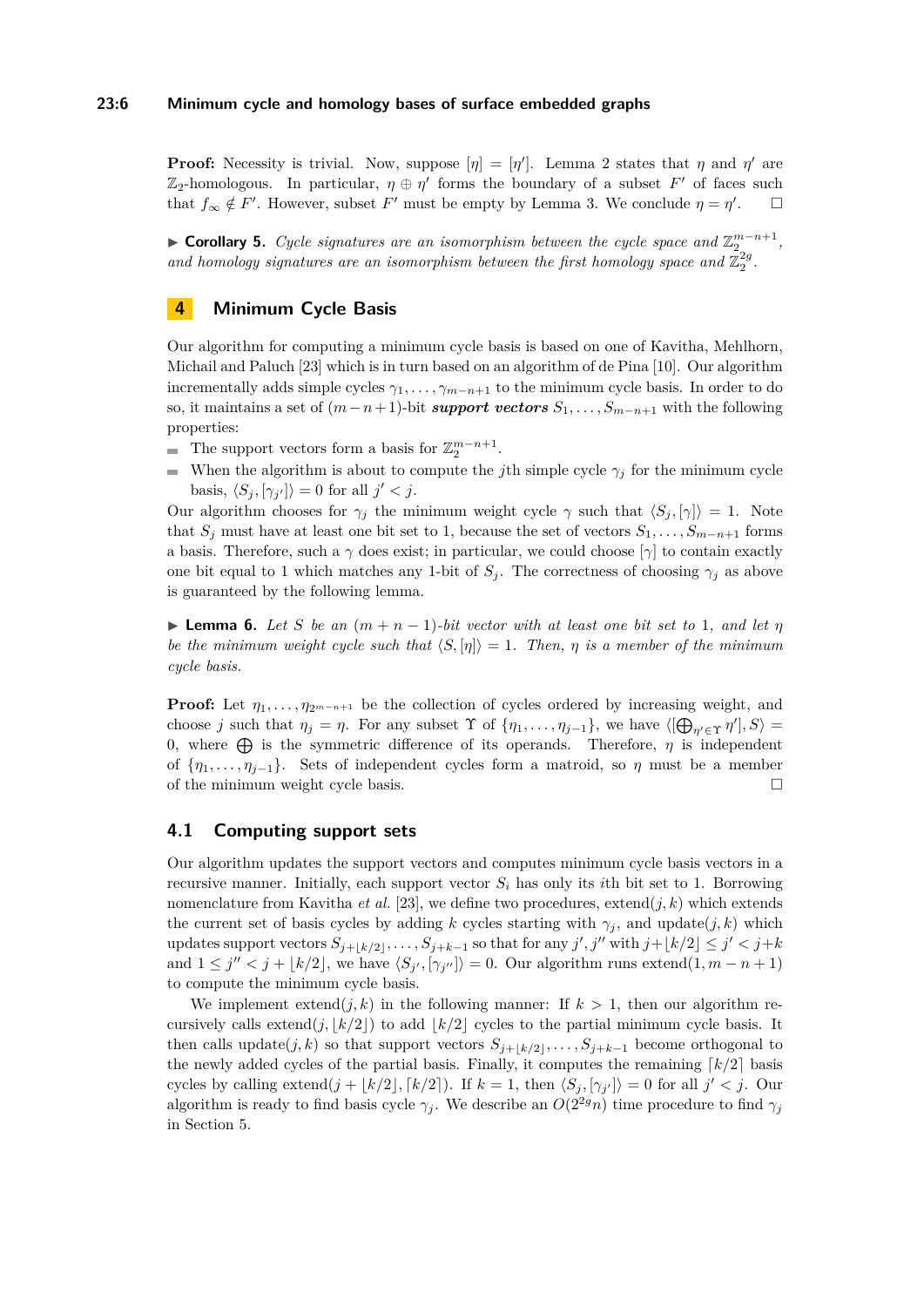We now describe update $(j, k)$  in more detail. Our algorithm updates each support vector  $S_{j'}$  where  $j + \lfloor k/2 \rfloor \le j' < j + k$ . The vector  $S_{j'}$  becomes  $S'_{j'} = S_{j'} + \alpha_{j'0} S_j + \alpha_{j'1} S_{j+1}$  $\cdots + \alpha_{j'(\lfloor k/2 \rfloor - 1)} S_{j + \lfloor k/2 \rfloor - 1}$  for some set of scalar bits  $\alpha_{j'0} \ldots \alpha_{j'(\lfloor k/2 \rfloor - 1)}$ . After updating, the set  $S_1, \ldots, S_{m-n+1}$  remains a basis for  $\mathbb{Z}_2^{m-n+1}$  regardless of the choices for the  $\alpha$  bits. Further,  $\langle S'_{j'}, [\gamma_{j''}] \rangle = 0$  for all  $j'' < j$  for all choices of the  $\alpha$  bits, because extend $(j, k)$ is only called after its support vectors are updated to be orthogonal to all minimum basis cycles  $\gamma_1, \ldots, \gamma_{j-1}$ . However, it is non-trivial to guarantee  $\langle S'_{j'}, [\gamma_{j''}] \rangle = 0$  for all *j''* where  $j \leq j'' < j + \lfloor k/2 \rfloor$ . Kavitha *et al.* [\[23,](#page-14-9) Section 4] describe how to select the new vectors  $S'_{j'}$ in *O*(*nkω*−<sup>1</sup> ) time using linear algebraic manipulations and fast matrix multiplication.

We can bound the running time of  $ext{extend}(j,k)$  using the following recurrence:

$$
T(k) = \begin{cases} 2T(k/2) + O(nk^{\omega - 1}) & \text{if } k > 1\\ O(2^{2g}n) & \text{if } k = 1 \end{cases}
$$

The total time spent in calls to extend $(j, k)$  where  $k > 1$  is  $O(nk^{\omega-1})$ . The total time spent in calls to extend(*j,* 1) is  $O(2^{2g}nk)$ . Therefore,  $T(k) = O(nk^{\omega-1}+2^{2g}nk)$ . The running time of our minimum cycle basis algorithm is  $T(O(n)) = O(n^{\omega} + 2^{2g}n^2)$ .

## <span id="page-6-0"></span>**5 Selecting cycles**

A *Horton cycle* is a simple cycle given by a shortest *x, u*-path, a shortest *x, v*-path, and the edge *uv*; in particular, the set of all Horton cycles is given by the set of *m*−*n*+ 1 elementary cycles for each of the *n* shortest path trees [\[21\]](#page-14-6). Thus, in graphs of fixed genus, there are  $O(n^2)$  Horton cycles. A simple cycle  $\gamma$  of a graph *G* is *isometric* if for every pair of vertices  $x, y \in \gamma$ ,  $\gamma$  contains a shortest *x*, *y*-path. Hartvigsen and Mardon prove that the cycles of any minimum cycle basis are all isometric [\[20\]](#page-14-10). Therefore, it suffices for us to focus on the set of isometric cycles to find the cycle  $\gamma_j$  as needed for Section [4.1.](#page-5-1)

Amaldi, Iuliano, Jurkiewicz, Mehlhorn, and Rizzi show how to, in a graph with *n* vertices and *m* edges, extract a set of distinct isometric cycles from a set of Horton cycles in *O*(*nm*) time [\[2\]](#page-13-0). Each isometric cycle is identified by a shortest path tree's root and a non-tree edge.

Here, we show that there are, in fact, at most  $O(2^{2g}n)$  isometric cycles in a graph of genus *g* (Section [5.1\)](#page-6-1), and they can be partitioned into sets according to their homology classes. We can represent the isometric cycles in a given homology class using a tree that can be built in  $O(n^2)$  time (Section [5.2\)](#page-7-0). We then show that we can use these trees to find the minimum-cost cycle  $\gamma_j$  as needed for Section [4.1](#page-5-1) in linear time per homology class of isometric cycles. We close with a discussion on how to improve the running time for computing and representing isometric cycles (Section [5.4\)](#page-9-0). While these improvements do not improve the overall running time of our algorithm (by maintaining separate representations of the cycles according to their homology class, we require linear time per representation to process the support vector with respect to which  $\gamma_j$  is non-orthogonal; we also require  $O(n^{\omega})$  time to update the support vectors), it does further emphasize the bottleneck our algorithm faces in updating and representing the support vectors.

## <span id="page-6-1"></span>**5.1 Isometric cycles in surface embedded graphs**

Here we prove some additional structural properties that isometric cycles have in surface embedded graphs. To this end, we herein assume that shortest paths are unique. Hartvigsen and Mardon show how to achieve this assumption algorithmically when, in particular, all pairs of shortest paths are computed, as we do [\[20\]](#page-14-10). We first prove a generalization of the following lemma for the planar case by Borradaile, Sankowski and Wulff-Nilsen.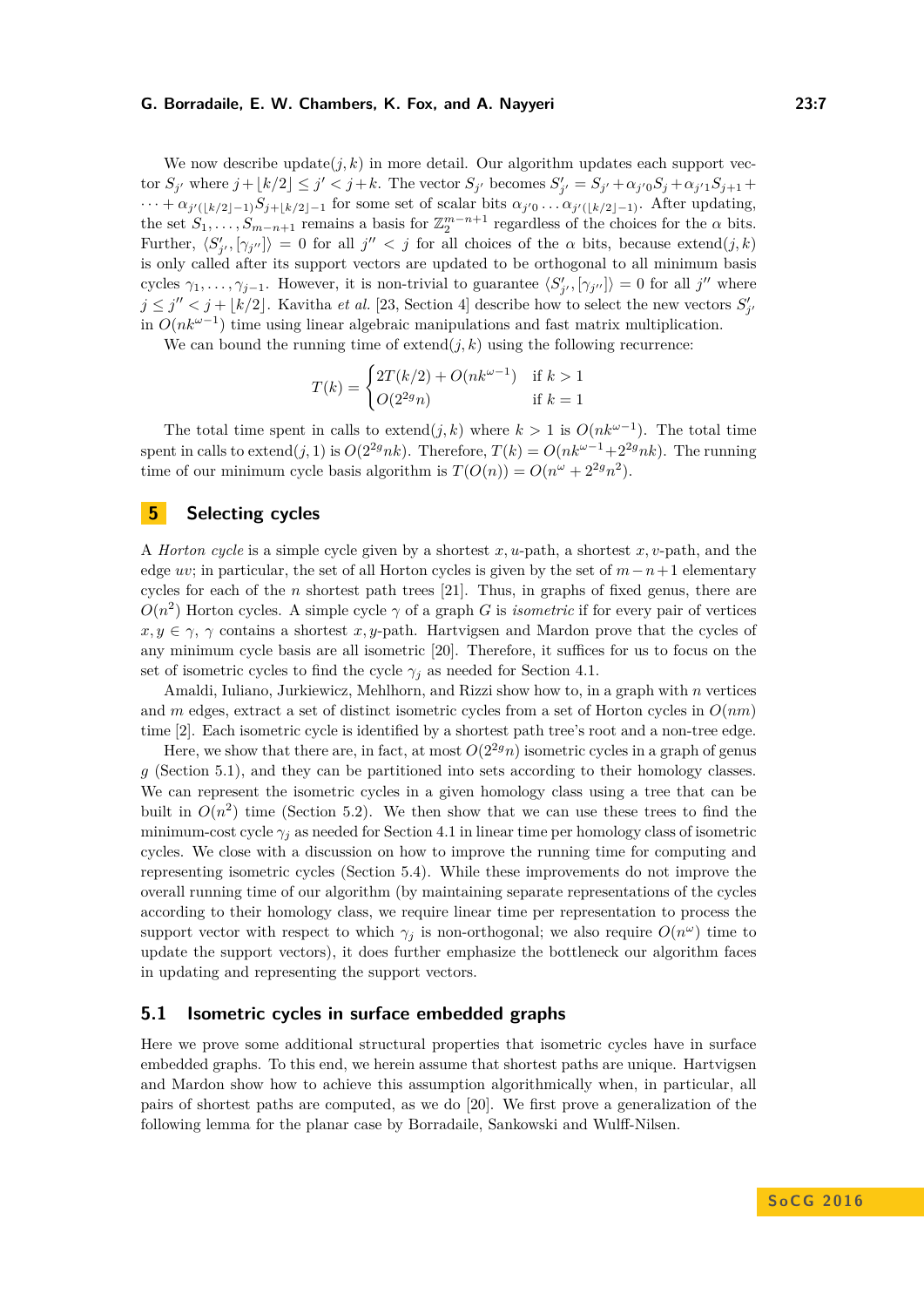## **23:8 Minimum cycle and homology bases of surface embedded graphs**

<span id="page-7-1"></span>▶ **Lemma 7** (Borradaile *et al.* [\[4,](#page-13-3) Lemma 1.4]). *Let G be a graph in which shortest paths are unique. The intersection between an isometric cycle and a shortest path in G is a (possibly empty) shortest path. The intersection between two distinct isometric cycles*  $\gamma$  *and*  $\gamma'$  *in G is a (possibly empty) shortest path; in particular, if*  $G$  *is a planar embedded graph,*  $\gamma$  *and*  $\gamma'$ *do not cross.*

► **Lemma 8.** *Two isometric cycles in a given homology class in a graph with unique shortest paths do not cross.*

**Proof:** Let  $\gamma$  and  $\gamma'$  be two isometric cycles in a given homology class. Suppose for a contradiction that *γ* and *γ*' cross. By the first part of Lemma [7,](#page-7-1) and the assumption that *γ* and  $\gamma'$  cross,  $\gamma \cap \gamma'$  is a single simple path *p*. Therefore,  $\gamma$  and  $\gamma'$  cross exactly once.

Suppose  $\gamma$  and  $\gamma'$  are not null-homologous. Cutting the surface open along  $\gamma$  results in a connected surface with two boundary components which are connected by  $\gamma'$ . Cutting the surface further along *γ*<sup>'</sup> does not disconnect the surface. Therefore *γ*⊕*γ*<sup>'</sup> does not disconnect the surface, and so  $\gamma$  and  $\gamma'$  are not homologous, a contradiction.

If  $\gamma$  and  $\gamma'$  are null-homologous, then cutting the surface open along  $\gamma$  results in a disconnected surface in which  $\gamma' \setminus p$  is a path, but between different components of the surface, a contradiction.

I **Corollary 9.** *There are at most ` distinct isometric cycles in a given homology class in a graph with ` faces and unique shortest paths.*

**Proof:** Consider the set  $\{C_1, C_2, \ldots\}$  of distinct isometric cycles in a given homology class other than the null homology class. We prove by induction that  $\{C_1, C_2, \ldots, C_i\}$  cut the surface into non-trivial components, each of which is bounded by exactly two of  $C_1, C_2, \ldots, C_i$ ; this is true for  $C_1, C_2$  since they are homologous, distinct and do cross.  $C_{i+1}$  must be contained in one component, bounded by, say,  $C_j$  and  $C_k$  since  $C_{i+1}$  does not cross any other cycle. Cutting this component along  $C_{i+1}$  creates two components bounded by  $C_j$ ,  $C_{i+1}$  and  $C_k, C_{i+1}$ , respectively. Since the cycles are distinct, these component must each contain at least one face. A similar argument holds for the set of null-homologous isometric cycles.  $\Box$ 

Since there are  $2^{2g}$  homology classes and  $\ell = O(n)$ , we get:

 $\triangleright$  **Corollary 10.** *There are*  $O(2^{2g}n)$  *distinct isometric cycles in a graph of genus q with unique shortest paths.*

## <span id="page-7-0"></span>**5.2 Representing isometric cycles in each homology class**

We begin by determining the homology classes of each of the  $O(2^{2g}n)$  isometric cycles in the following manner. Let  $p$  be a simple path, and let  $[p]_h$  denote the bitwise exclusive-or of the homology signatures of its edges. Let *r* be the root of any shortest path tree *T*. Recall,  $\sigma(r, v)$  denotes the shortest path between *r* and *v*. It is straightforward to compute  $[\sigma(r, v)]_h$ for every vertex  $v \in V$  in  $O(qn)$  time by iteratively computing signatures in a leafward order. Then, the homology signature of any isometric cycle  $\gamma = \sigma(r, u) \cdot uv \cdot \sigma(v, r)$  can be computed in  $O(g)$  time as  $[\sigma(r, u)]_h \oplus [uv]_h \oplus [\sigma(r, v)]_h$ . We spend  $O(2^{2g}gn) = O(2^{2g}n^2)$  time total computing homology signatures and therefore homology classes. For the remainder of this section, we consider a set of isometric cycles  $\mathcal C$  in a single homology class.

Let  $\gamma, \gamma' \in \mathcal{C}$  be two isometric cycles in the same homology class. The combination  $\gamma \oplus \gamma'$  forms the boundary of a subset of faces. That is,  $G \notin (\gamma \cup \gamma')$  contains at least two components. We represent the cycles in C by a tree  $T_c$  where each edge  $e$  of  $T_c$  corresponds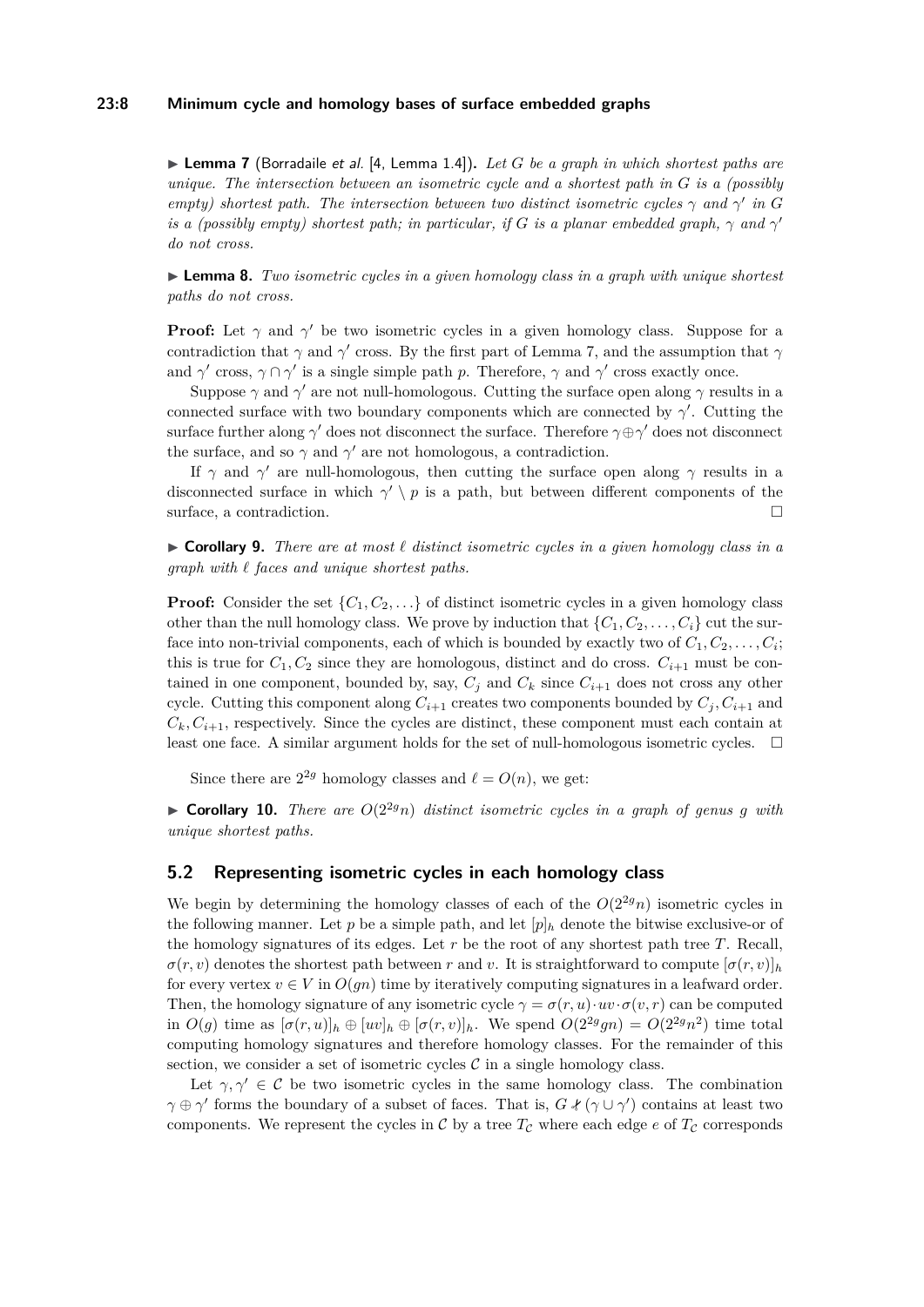to a cycle  $\gamma(e) \in \mathcal{C}$  and each node *v* in  $T_{\mathcal{C}}$  corresponds to a subset of faces  $F(v)$ ; specifically, the nodes correspond to sets of faces in the components of  $G \notin \mathcal{C}$ . This tree generalizes the *region tree* defined by Borradaile, Sankowski and Wulff-Nilsen for planar graphs [\[4\]](#page-13-3) to more general surface embedded graphs. We also designate a single representative cycle  $\gamma(\mathcal{C})$  of C and pre-compute its cycle signature  $[\gamma(\mathcal{C})]$  for use in our basis cycle finding procedure. See Figure [2.](#page-8-0)

<span id="page-8-0"></span>

**Figure 2.** Two collections of homologous cycles and their generalized region trees. Left: The cycles are null-homologous. Right: The cycles lie in a non-trivial homology class.

We describe here the construction of  $T_c$ . Initially,  $T_c$  is a single vertex with one (looping) edge to itself (we will guarantee  $T_c$  is a tree later). Let  $\gamma_0$  be an arbitrary cycle in C. We compute  $G' = G *_{0}$ . For the one vertex *v* of  $T_c$ , we set  $F(v)$  to be every face of  $G'$  and for the one edge *e*, we set  $\gamma(e) = \gamma_0$ .

We maintain the invariants that every component of  $G'$  is bound by at least two cycles of C (initially the cycle  $\gamma_0$  is used twice), each vertex of  $T_c$  is associated with all faces in one component of  $G'$ , and each edge  $e$  in  $T_{\mathcal{C}}$  is associated with the cycle in  $\mathcal C$  bounding the faces for the two vertices incident to *e*. Assuming these invariants are maintained, and because cycles in  $\mathcal C$  do not cross, each cycle in  $\mathcal C$  lies entirely within some component of  $G'$ . For each cycle  $\gamma \in \mathcal{C} \setminus \{\gamma_0\}$ , we set  $G' := G' * \gamma$ , subdivide the vertex associated with the faces of  $C$ 's component, associate the two sets of faces created in  $G'$  with the two new vertices of  $T_c$ , and associate the new edge of  $T_c$  with  $\gamma$ .

Let *r* be the vertex of  $T_c$  associated with  $f_{\infty}$ . If cycles in C have trivial homology, then they each separate *G*, and  $T_c$  is a tree. We root  $T_c$  at *r* and let  $\gamma(\mathcal{C})$  be an arbitrary cycle. Otherwise, let *e* be an arbitrary edge incident to *r*. We set  $\gamma(\mathcal{C})$  to be  $\gamma(e)$ , remove *e* from  $T_{\mathcal{C}}$ , and root *T* at *r*. Observe that *T* has exactly one leaf other than *r* in this case.

Computing  $G' \nless \gamma$  for one cycle  $\gamma$  takes  $O(n)$  time. Therefore, we can compute  $T_c$ in  $O(n^2)$  time total.

## **5.3 Selecting an isometric cycle from a homology class**

Let *S* be an  $(m - n + 1)$ -bit support vector. We describe a procedure to compute  $\langle S, \gamma \rangle$ for every isometric cycle  $\gamma$  in *G* in  $O(2^{2g}n)$  time. Using this procedure, we can easily return the minimum weight cycle such that  $\langle S, [\gamma] \rangle = 1$ .

We begin describing the procedure for cycles in the trivial homology class. Let  $\mathcal C$  be the collection of null-homologous isometric cycles computed above, and let  $T_c$  be the tree computed for this set. Consider any edge *e* of  $T_c$ . The first 2*g* bits of  $[\gamma(e)]$  are equal to 0 [\[14,](#page-14-14) Lemma 3.2]. Cycle  $\gamma(e)$  bounds a subset of faces  $F'$  such that  $f_{\infty} \notin F'$ . In particular,  $F'$  is the set of faces associated with vertices lying *below*  $e$  in  $T_c$ . By Lemma [3,](#page-4-2) the *i*th bit of  $[\gamma(e)]$  is 1 if and only if *F*<sup>'</sup> contains an endpoint of  $p_i$ . Therefore, the *i*th bit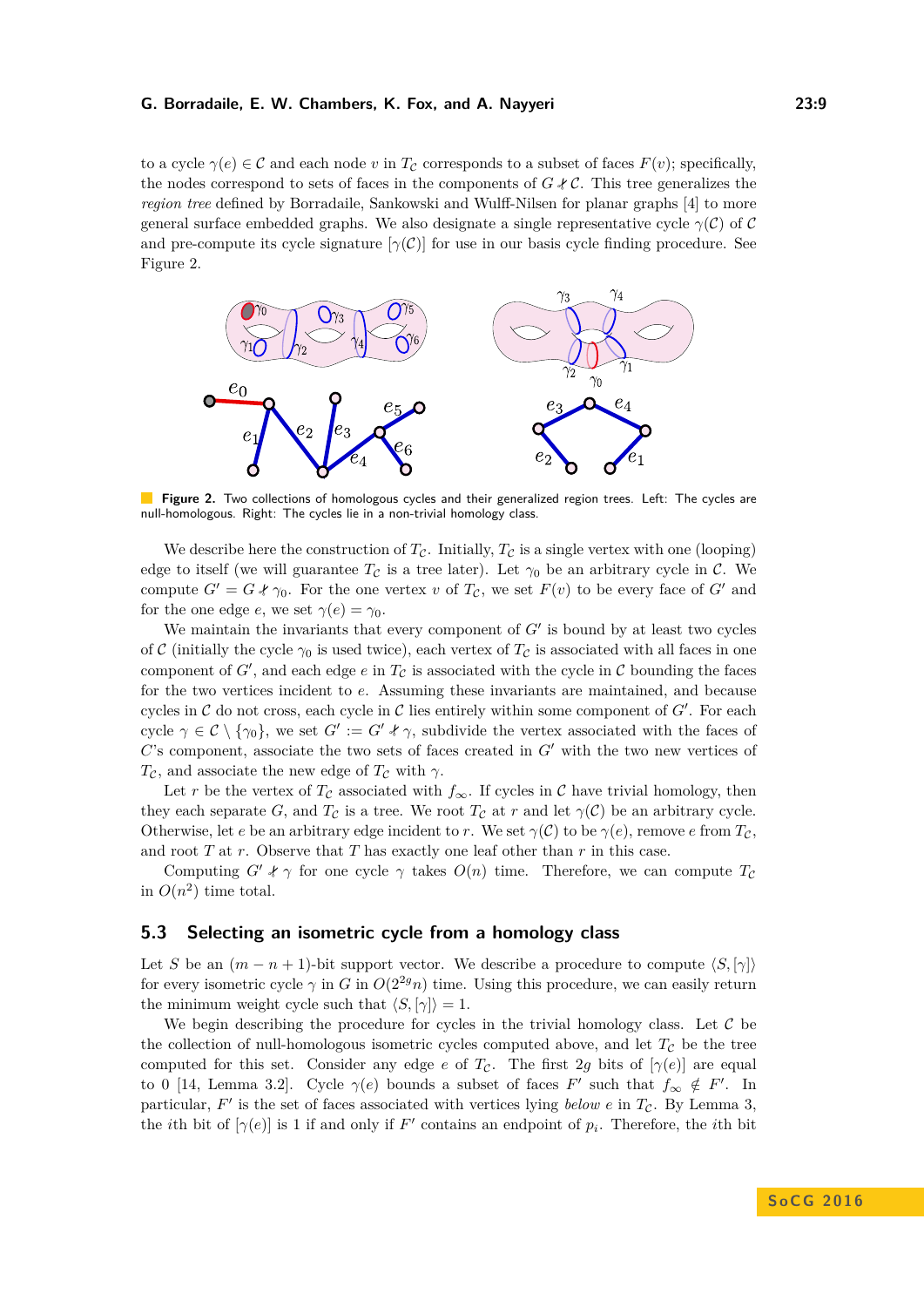#### **23:10 Minimum cycle and homology bases of surface embedded graphs**

of  $[\gamma(e)]$  is 1 if and only if the endpoint of  $p_i$  other than  $f_{\infty}$  is associated with a vertex lying below  $e$  in  $T_c$ .

We compute  $\langle S, [\gamma] \rangle$  for every cycle  $\gamma \in C$  in  $O(n)$  time by essentially walking up  $T_C$  in the following manner. For each edge  $e$  in  $T_c$  going to a leaf  $v$ , we maintain a bit  $z$  initially equal to 0 and iterate over the faces in  $F(v)$ . Each face is the endpoint of some path  $p_i$ . If the *i*th bit of *S* is equal to 1 then we flip *z*. After going through all the faces, *z* is equal to  $\langle S, [\gamma(e)] \rangle$ .

We then iterate up the edges of  $T_c$  toward the root. For each edge  $e$ , we let  $v$  be the lower endpoint of *e* and set bit *z* equal to the symmetric difference over all  $\langle S, \gamma(e') \rangle$  for edges *e'* lying below *v*. We then iterate over the faces of  $F(v)$  as before and set  $\langle S, [\gamma(e)] \rangle$ equal to  $z$  as before. We iterate over every face of  $G$  at most once during this procedure, so it takes  $O(n)$  time total.

Now, consider the set of isometric cycles  $\mathcal C$  for some non-trivial homology class. Consider any edge *e* of *T<sub>C</sub>*. Let *F'* be the subset of faces bound by  $\gamma(\mathcal{C}) \oplus \gamma(e)$  such that  $f_{\infty} \notin F'$ . By Lemma [3,](#page-4-2) the *i*th bit of  $[\gamma(e)]$  disagrees with the *i*th bit of  $[\gamma(\mathcal{C})]$  if and only if path  $p_i$  has one endpoint in *F'*. By construction,  $\gamma(\mathcal{C})$  lies on the boundary of  $F(r)$  and  $F(v)$  where *r* and v are the root and other leaf of  $T_c$  respectively. Root r is the only node of  $T_c$  associated with  $f_{\infty}$ . We conclude the *i*th bit of  $[\gamma(e)]$  disagrees with  $[\gamma(\mathcal{C})]$  if and only if the endpoint of  $p_i$  other than  $f_{\infty}$  is associated with a vertex lying below *e* in  $T_c$ .

We again walk up  $T_{\mathcal{C}}$  to compute  $\langle S, [\gamma] \rangle$  for every cycle  $\gamma \in \mathcal{C}$ . Recall,  $[\gamma(\mathcal{C})]$  is precomputed and stored with  $T_c$ . For each edge *e* of  $T_c$  in rootward order, let *v* be the lower endpoint of  $e$ . Let  $e'$  be the edge lying below  $e$  in  $T_c$  if it exists. If  $e'$  does not exist, we denote  $\gamma(e')$  as  $\gamma(\mathcal{C})$ . We set *z* equal to  $\langle S, \gamma(e') \rangle$ . We then iterate over the faces of  $F(v)$ as before, flipping *z* once for every bit *i* where  $p_i$  has an endpoint in  $F(v)$  and bit *i* of *S* is equal to 1. We set  $\langle S, \gamma(e) \rangle := z$ . As before, we consider every face at most once, so the walk up  $T_c$  takes  $O(n)$  time.

We have shown the following lemma, which concludes the discussion of our minimum cycle basis algorithm.

 $\blacktriangleright$  **Lemma 11.** Let G be a graph with *n* vertices cellulary embedded in a surface of genus g. *We can preprocess G in*  $O(2^{2g}n^2)$  *time so that for any*  $(m - n + 1)$ *-bit support vector S we can compute the minimum weight cycle*  $\gamma$  *such that*  $\langle S, \gamma \rangle = 1$  *in*  $O(2^{2g}n)$  *time.* 

 $\triangleright$  **Theorem 12.** Let *G* be a graph with *n* vertices, cellularly embedded in an orientable surface *of genus g.* We can compute a minimum weight cycle basis of G in  $O(n^{\omega} + 2^{2g}n^2)$  time.

## <span id="page-9-0"></span>**5.4 Improving the time for computing and representing isometric cycles**

Here we discuss ways in which we can improve the running time for finding and representing isometric cycles using known techniques, thereby isolating the bottleneck of the algorithm to updating the support vectors and computing  $\gamma_i$ .

The set and representation of isometric cycles can computed recursively using  $O(\sqrt{gn})$ balanced separators (e.g. [\[1\]](#page-13-7)) as inspired by Wulff-Nilsen [\[30\]](#page-14-19). Briefly, given a set *S* of  $O(\sqrt{gn})$  separator vertices (for a graph of bounded genus), find all the isometric cycles in each component of  $G \setminus S$  and represent these isometric cycles in at most  $2^{2g}$  region trees per component, as described above. Merging the region trees for different components of  $G \setminus S$ is relatively simple since different sets of faces are involved. It remains to compute the set of isometric cycles that contain vertices of *S* and add them to their respective region trees. First note that a cycle that is isometric in *G* and does not contain a vertex of *S* is isometric in  $G \setminus S$ , but a cycle that is isometric in  $G \setminus S$  may not be isometric in  $G$ , so indeed we are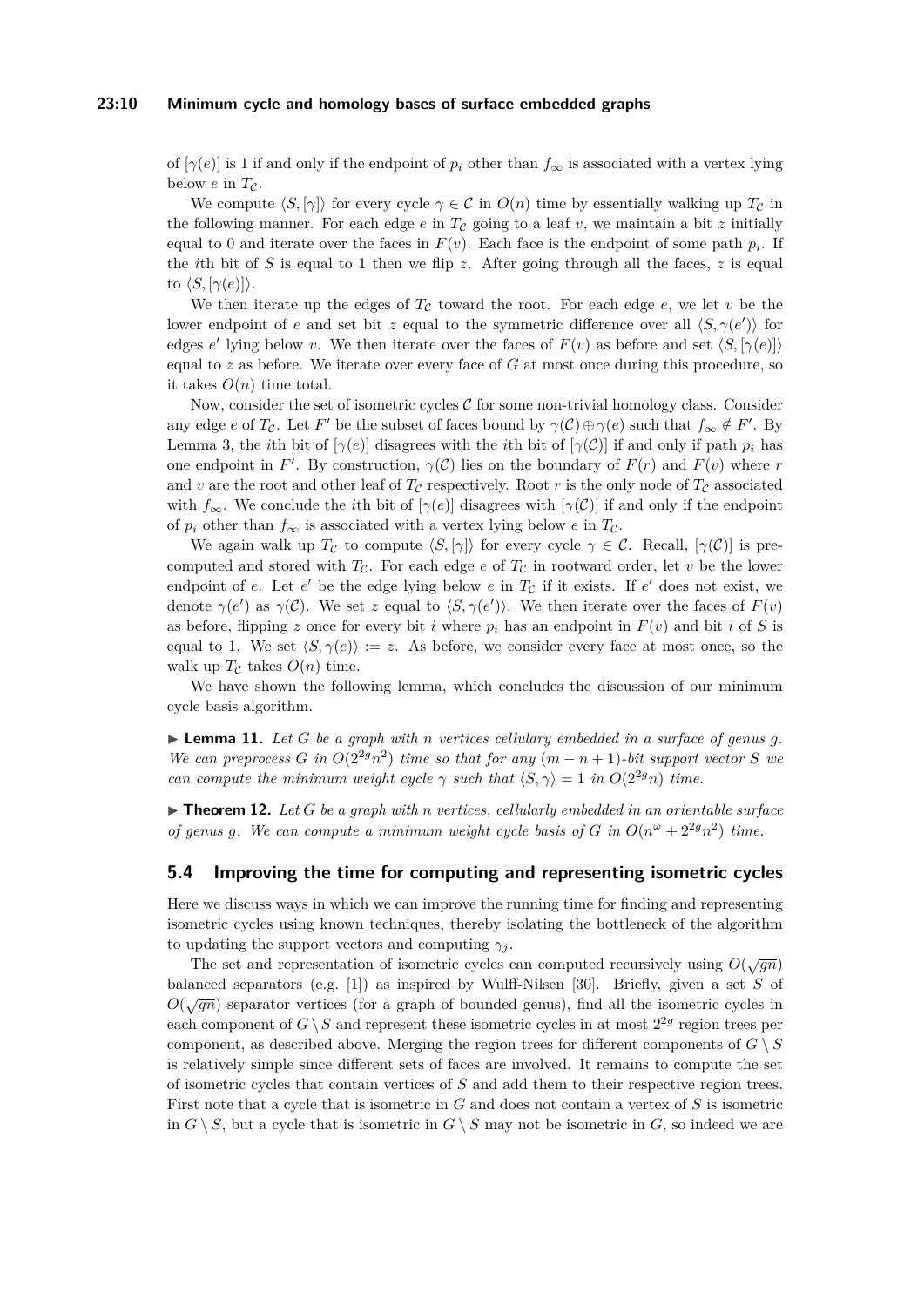computing a superset of the set of isometric cycles via this recursive procedure. However, it is relatively easy to show that an isometric cycle of  $G \setminus S$  can cross an isometric cycle of  $G$ at most once, so, within a given homology class, isometric cycles will nest and be, therefore, representable by a region tree.

To compute the set of isometric cycles that intersect vertices of *S*, we first compute shortest paths trees rooted at each of the vertices of *S*, generating the Horton cycles rooted at these vertices; this procedure takes  $O(\sqrt{gn} \cdot n)$  time using the linear time shortest path at these vertices; this procedure takes  $O(\sqrt{gn} \cdot n)$ algorithm for graphs excluding minors of sub-linear size [\[28\]](#page-14-20). We point out that the algorithm of Amaldi et al. [\[2\]](#page-13-0) works by identifying Horton cycles that are not isometric and by identifying, among different Horton-cycle representations of a given isometric cycle, one representative; this can be done for a subset of Horton cycles, such as those rooted in vertices of *S*, and takes time proportional to the size of the representation of the Horton cycles (i.e., the  $O(\sqrt{n})$  shortest path trees, or  $O(\sqrt{g}n^{1.5}))$ .

For a given homology class of cycles, using the shortest-path tree representation of the isometric cycles, we can identify those isometric cycles in that homology class by computing the homology signature of root-to-node paths in the shortest path tree as before; this process can be done in  $O(\sqrt{g}n^{1.5})$  time. We must now add these cycles to the corresponding region tree. Borradaile, Sankowski and Wulff-Nilsen [\[4\]](#page-13-3) describe a method for adding *n* cycles to a region tree in  $O(n \text{ poly} \log n)$  time that is used in their minimum cycle basis algorithm for planar graphs; this method will generalize to surfaces for nesting cycles. Therefore computing the homology classes of these isometric cycles and adding these isometric cycles to the region trees takes a total of  $O(2^{2g}\sqrt{g}n^{1.5})$  time.

In total, this recursive method for computing and building a representation of a superset of the isometric cycles takes time given by the recurrence relation  $T(n) = 2T(n/2) +$  $O(2^{2g}\sqrt{g}n^{1.5})$  or  $O(2^{2g}\sqrt{g}n^{1.5})$  time.

## <span id="page-10-0"></span>**6 Homology Basis**

At a high level, our algorithm for minimum homology basis is very similar to our algorithm for minimum cycle basis. As before, our algorithm incrementally adds simple cycles  $\gamma_1, \ldots, \gamma_{2g}$  to the minimum homology basis by maintaining a set of 2*g* support vectors  $S_1, \ldots, S_{2g}$  such that the following hold:

- The support vectors form a basis for  $\mathbb{Z}_2^{2g}$ .
- When the algorithm is about to compute the *j*th cycle  $\gamma_j$  for the minimum homology basis,  $\langle S_j, [\gamma_{j'}]_h \rangle = 0$  for all  $j' < j$ .

Our algorithm chooses for  $\gamma_i$  the minimum weight simple cycle  $\gamma$  such that  $\langle S_i, [\gamma]_h \rangle = 1$ . The following lemma has essentially the same proof as Lemma [6.](#page-5-2)

I **Lemma 13.** *Let S be a* 2*g-bit vector with at least one bit set to* 1*, and let η be the minimum weight cycle such that*  $\langle S, [\eta]_h \rangle = 1$ . Then,  $\eta$  *is a member of the minimum homology basis.* 

As before, our algorithm updates the support vectors and computes minimum homology basis cycles in a recursive manner. We define  $ext{extend}(j,k)$  and  $update(j,k)$  as before, using homology signatures in place of cycle signatures when applicable. Our algorithm runs extend $(1, 2g)$  to compute the minimum homology basis.

The one crucial difference between our minimum cycle basis and minimum homology basis algorithms is the procedure we use to find each minimum homology basis cycle  $\gamma_i$ given support vector  $S_j$ . This procedure takes  $O(g^2 n \log n)$  time instead of  $O(2^{2g} n)$  time and requires no preprocessing step. We describe the procedure in Sections [6.1](#page-11-0) and [6.2.](#page-12-0)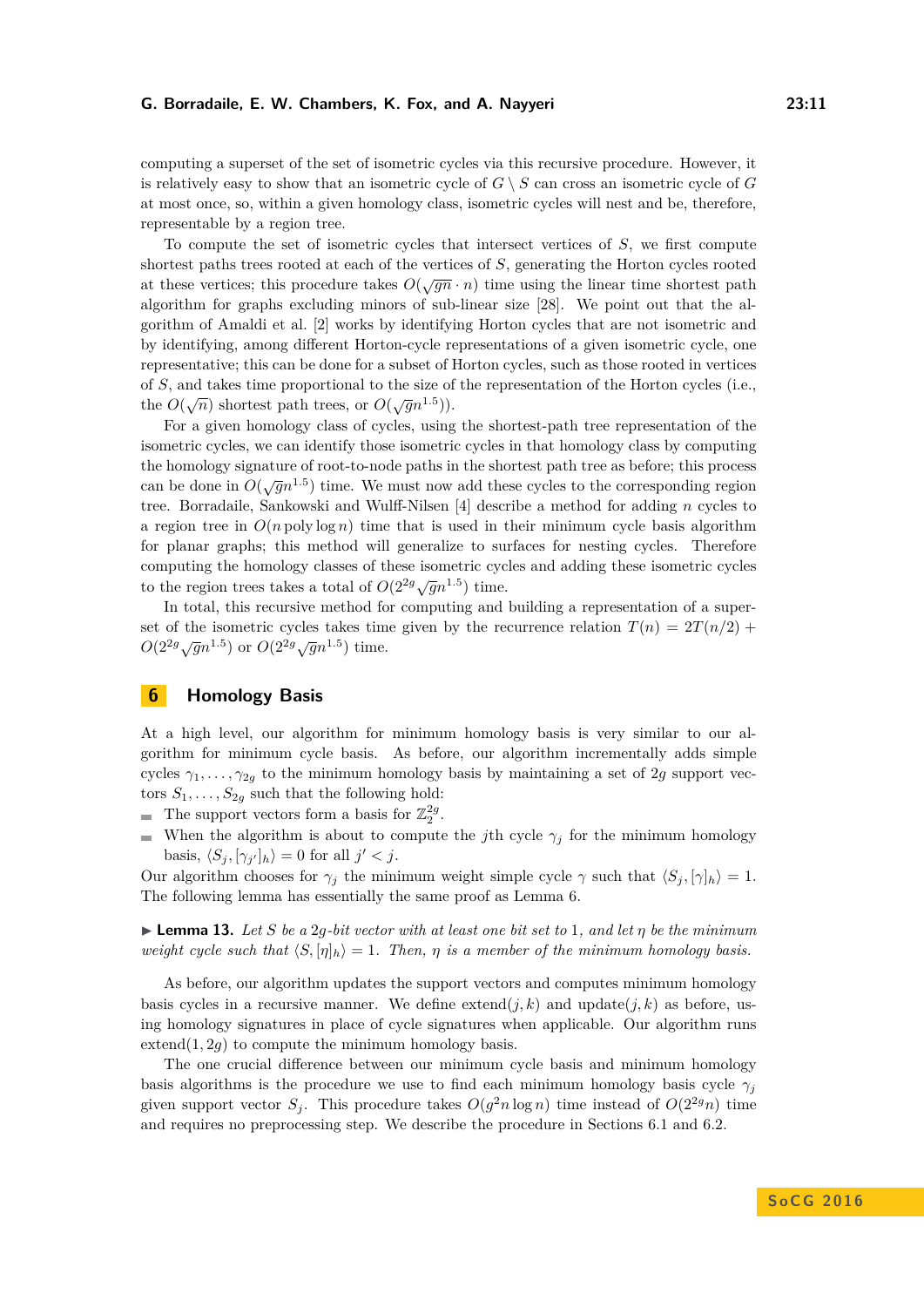#### **23:12 Minimum cycle and homology bases of surface embedded graphs**

The procedure update( $j, k$ ) takes only  $O(gk^{\omega-1})$  time in our minimum homology basis algorithm, because signatures have length  $O(q)$ . Therefore, we can bound the running time of  $ext{ext{end}}(i,k)$  using the following recurrence:

$$
T(k) = \begin{cases} 2T(k/2) + O(gk^{\omega - 1}) & \text{if } k > 1\\ O(g^2 n \log n) & \text{if } k = 1 \end{cases}
$$

The total time spent in calls to extend $(j, k)$  where  $k > 1$  is  $O(gk^{\omega-1})$ . The total time spent in calls to extend $(j, 1)$  is  $O(g^2 kn \log n)$ . Therefore,  $T(k) = O(gk^{\omega-1} + g^2 kn \log n)$ . The running time of our minimum homology basis algorithm<sup>[4](#page-11-1)</sup> is  $T(O(n)) = O(g^{\omega} + g^3 n \log n) =$  $O(g^3 n \log n)$ .

## <span id="page-11-0"></span>**6.1 Cyclic double cover**

In order to compute minimum homology basis cycle  $\gamma_j$ , we lift the graph into a *covering space* known as the *cyclic double cover*. Our presentation of the cyclic double cover is similar to that of Erickson [\[13\]](#page-14-16). Erickson describes the cyclic double cover relative to a single simple non-separating cycle; however, we describe it relative to an arbitrary *set* of non-separating *co-cycles* determined by a support vector *S*, similar to the homology cover construction of Erickson and Nayyeri [\[14\]](#page-14-14).

<span id="page-11-2"></span>

■ Figure 3. Constructing the cyclic double cover. Left to right: A pair of co-cycles  $\Psi$  on the torus  $\Sigma$ ;<br>the surfaces ( $\Sigma', 0$ ) and ( $\Sigma', 1$ ); identifying copies of one co-cycle; preparing to identify copies of the o co-cycle; the cyclic double cover.

Let *S* be a 2*q*-bit support vector for the minimum homology basis problem as defined above. We define the cyclic double cover relative to *S* using a standard *voltage construction* [\[19,](#page-14-21) Chapter 4]. Let  $G_S^2$  be the graph whose vertices are pairs  $(v, z)$ , where *v* is a vertex of *G* and *z* is a bit. The edges of  $G_S^2$  are ordered pairs  $(uv, z) := (u, z)(v, z \oplus \langle S, [uv]_h \rangle)$  for all edges *uv* of *G* and bits *z*. Let  $\pi$  :  $G_S^2 \to G$  denote the *covering map*  $\pi(v, z) = v$ . The *projection* of any vertex, edge, or path in  $G_S^2$  is the natural map to *G* induced by *π*. We say a vertex, edge, or path *p* in *G lifts* to *p'* if *p* if the projection of *p'*. A closed path in  $G_S^2$ is defined to be a face of  $G_S^2$  if and only if its projection with regard to  $\pi$  is the boundary of a face of *G*. This construction defines an embedding of  $G_S^2$  onto a surface  $\Sigma_S^2$  (we will prove  $G_S^2$  and  $\Sigma_S^2$  are connected shortly).

We can also define  $G_S^2$  in a more topologically intuitive way as follows. Let  $\Psi$  be a set of co-cycles which contains each co-cycle  $p_i$  for which the *i*th bit of *S* is equal to 1. Let  $\Sigma'$  be the surface obtained by cutting  $\Sigma$  along each cycle of  $\Psi$ . Note that  $\Sigma'$  may be disconnected. Each co-cycle  $p_i \in \Psi$  appears as two copies on the boundary of  $\Sigma'$  denoted  $p_i^-$  and  $p_i^+$ (note that  $p_i^-$  and  $p_i^+$  may themselves be broken into multiple components if  $p_i$  crosses

<span id="page-11-1"></span>Our minimum homology basis algorithm can be simplified somewhat by having extend $(i, k)$  recurse on extend( $j$ , 1) and extend( $j + 1, k - 1$ ) and by using a simpler algorithm for update( $j, k$ ). This change will increase the time spent in calls to extend $(j, k)$  where  $k > 1$ , but the time taken by calls with  $k = 1$ will still be a bottleneck on the overall run time.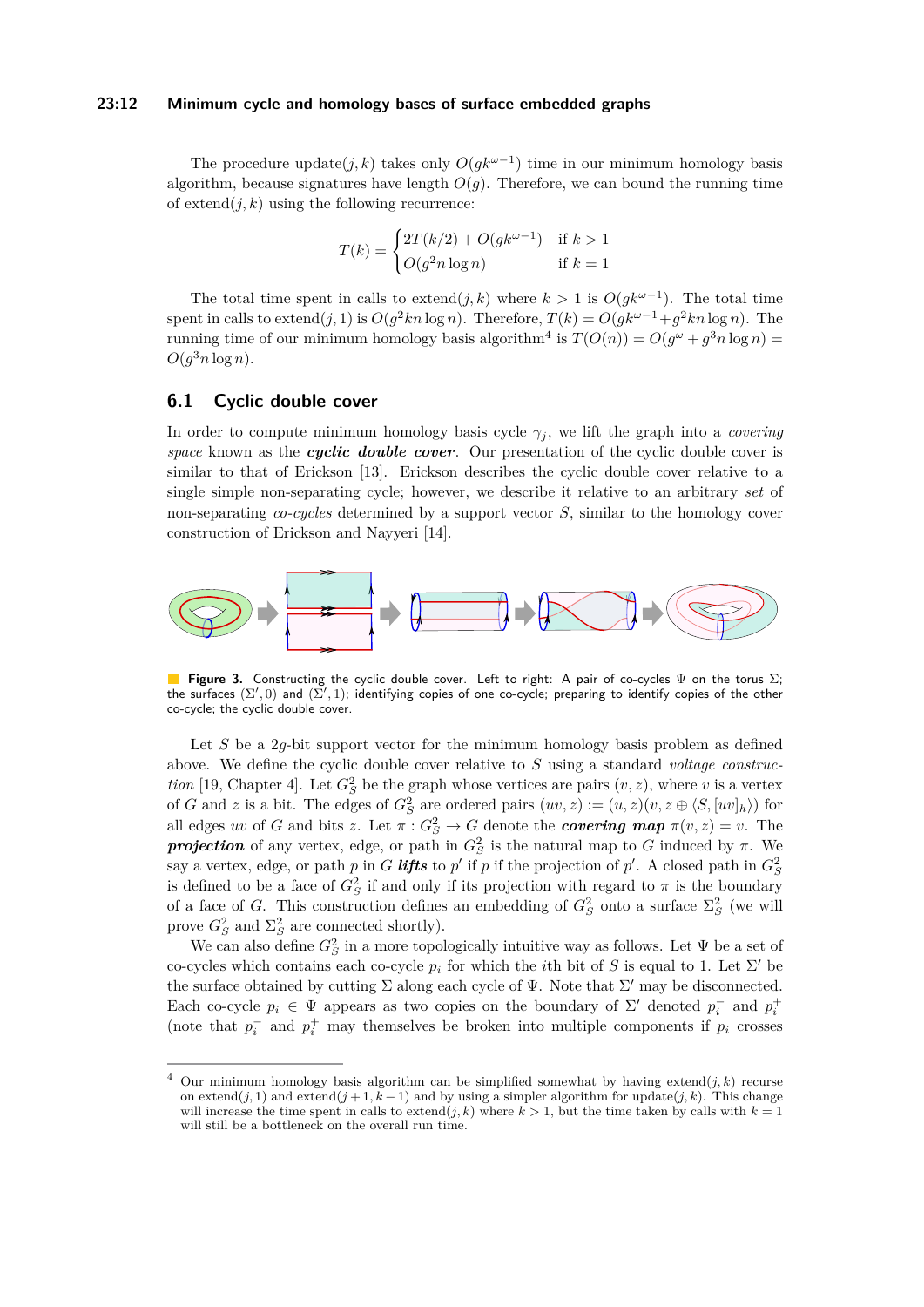other co-cycles of  $\Psi$ ). Create two copies of  $\Sigma'$  denoted  $(\Sigma', 0)$  and  $(\Sigma', 1)$ , and let  $(p_i^-, z)$ and  $(p_i^+, z)$  denote the copies of  $p_i^-$  and  $p_i^+$  in surface  $(\Sigma', z)$ . For each co-cycle  $p_i \in \Psi$ , we identify  $(p_i^+, 0)$  with  $(p_i^-, 1)$  and we identify  $(p_i^+, 1)$  with  $(p_i^-, 0)$ , creating the surface  $\Sigma_S^2$  and the graph  $G_S^2$  embedded on  $\Sigma_S^2$ . See Figure [3.](#page-11-2)

The first three of the following lemmas are immediate.

<span id="page-12-1"></span>**If Lemma 14.** Let  $\gamma$  be any simple cycle in G, and let s be any vertex of  $\gamma$ . Then  $\gamma$  is the *projection of a unique path in*  $G_S^2$  *from*  $(s, 0)$  *to*  $(s, \langle S, [\gamma]_h \rangle)$ *.* 

<span id="page-12-4"></span> $\blacktriangleright$  **Lemma 15.** Every lift of shortest path in G is a shortest path in  $G_S^2$ .

<span id="page-12-3"></span>**I Lemma 16.** Let  $\gamma$  be the minimum weight simple cycle of G such that  $\langle S, [\gamma]_h \rangle = 1$ , and *let s be any vertex of*  $\gamma$ *. Then*  $\gamma$  *is the projection of the shortest path in*  $G_S^2$  *from*  $(s, 0)$ *to* (*s,* 1)*.*

**Lemma 17.** *The cyclic double cover*  $G_S^2$  *is connected.* 

**Proof:** There exists some simple cycle  $\gamma$  in *G* such that  $\langle S, [\gamma]_h \rangle = 1$ . Let *s* be any vertex of  $\gamma$ . Let *v* be any vertex of *G*. We show there exists a path from  $(v, z)$  to  $(s, 0)$  in  $G_S^2$  for both bits *z*. By Lemma [14,](#page-12-1) there is a path in  $G_S^2$  from  $(s, 0)$  to  $(s, 1)$ . There exists a path from *v* to *s* in *G* so there is a path from  $(v, z)$  to one of  $(s, 0)$  or  $(s, 1)$  in  $G_S^2$ . The other of  $(s, 0)$  or  $(s, 1)$  may be reached by following the lift of  $\gamma$ .

Observe that  $G_S^2$  has 2*n* vertices and 2*m* edges. Each co-cycle  $p_i$  shares an even number of edges with each face  $f$  of  $G$ . By Lemma [14,](#page-12-1) both lifts of  $f$  to  $G_S^2$  are cycles; in particular both lifts are faces. We conclude  $G_S^2$  contains 2 $\ell$  faces. Surface  $\Sigma_S^2$  has Euler characteristic 2*n* −  $2m + 2\ell = 2\chi = 2 - 2(2g - 1)$ . The genus of  $G_S^2$  is exactly  $2g - 1$ .

## <span id="page-12-0"></span>**6.2 Selecting homology basis cycles**

Let *S* be any 2*q*-bit support vector. We now describe our algorithm to select the minimum weight cycle  $\gamma$  such that  $\langle S, [\gamma]_h \rangle = 1$ . Our algorithm is based on one by Erickson and Nayyeri [\[14\]](#page-14-14) for computing minimum weight cycles in arbitrary homology classes, except we use the cyclic double cover instead of their  $\mathbb{Z}_2$ -homology cover. We begin by computing a greedy tree-cotree decomposition  $(T^*, L^*, C^*)$  of *G* where  $T^*$  is a shortest path tree of an arbitrary vertex *r* and  $C^*$  is an arbitrary co-tree. Again, set  $L^*$  contains 2g edges  $\{u_1v_1,\ldots,u_{2g}v_{2g}\}$ . Let  $\Lambda = \{\lambda_1,\ldots,\lambda_{2g}\}$  be the set of 2*g* loops where  $\lambda_i = \sigma(r,u_1)\cdot u_1v_1$ .  $\sigma(v_1,r)$ . Set  $\Lambda$  is called a *greedy system of loops*; cutting along each loop of  $\Lambda$  unfolds  $\Sigma$ into a topological disk [\[15\]](#page-14-12). Minimum homology basis cycle  $\gamma$  is non-separating; therefore, it crosses some loop of  $\Lambda$  at least once. Our algorithm constructs set  $\Lambda$  in  $O(n \log n + gn)$ time<sup>[5](#page-12-2)</sup>. Let  $G_S^2$  be the cyclic double cover of *G* with regard to *S*. Our algorithm constructs  $G_S^2$ in  $O(gn)$  time.

Suppose our desired cycle  $\gamma$  crosses loop  $\lambda_i \in \Lambda$ . Simple cycle  $\gamma$  intersects one of two shortest paths,  $\sigma(r, u_i)$  or  $\sigma(v_i, r)$ . Without loss of generality, it intersections  $\sigma(r, u_i)$  at some vertex *s*. By Lemma [16,](#page-12-3) simple cycle  $\gamma$  is the projection of the shortest path in  $G_S^2$ from  $(s, 0)$  to  $(s, 1)$ . Let  $\hat{\gamma}$  be this shortest path in  $G_S^2$ . Let  $\hat{\sigma}$  be the lift of  $\sigma(r, u_i)$  to  $G_S^2$ that contains vertex (*s*, 0). By Lemma [15,](#page-12-4) path  $\hat{\sigma}$  is also a shortest path in  $G_S^2$ . If  $\hat{\gamma}$  uses any

<span id="page-12-2"></span><sup>&</sup>lt;sup>5</sup> We only need to construct  $\Lambda$  once for the entire minimum homology basis algorithm, but constructing it once per basis cycle does not affect the overall run time.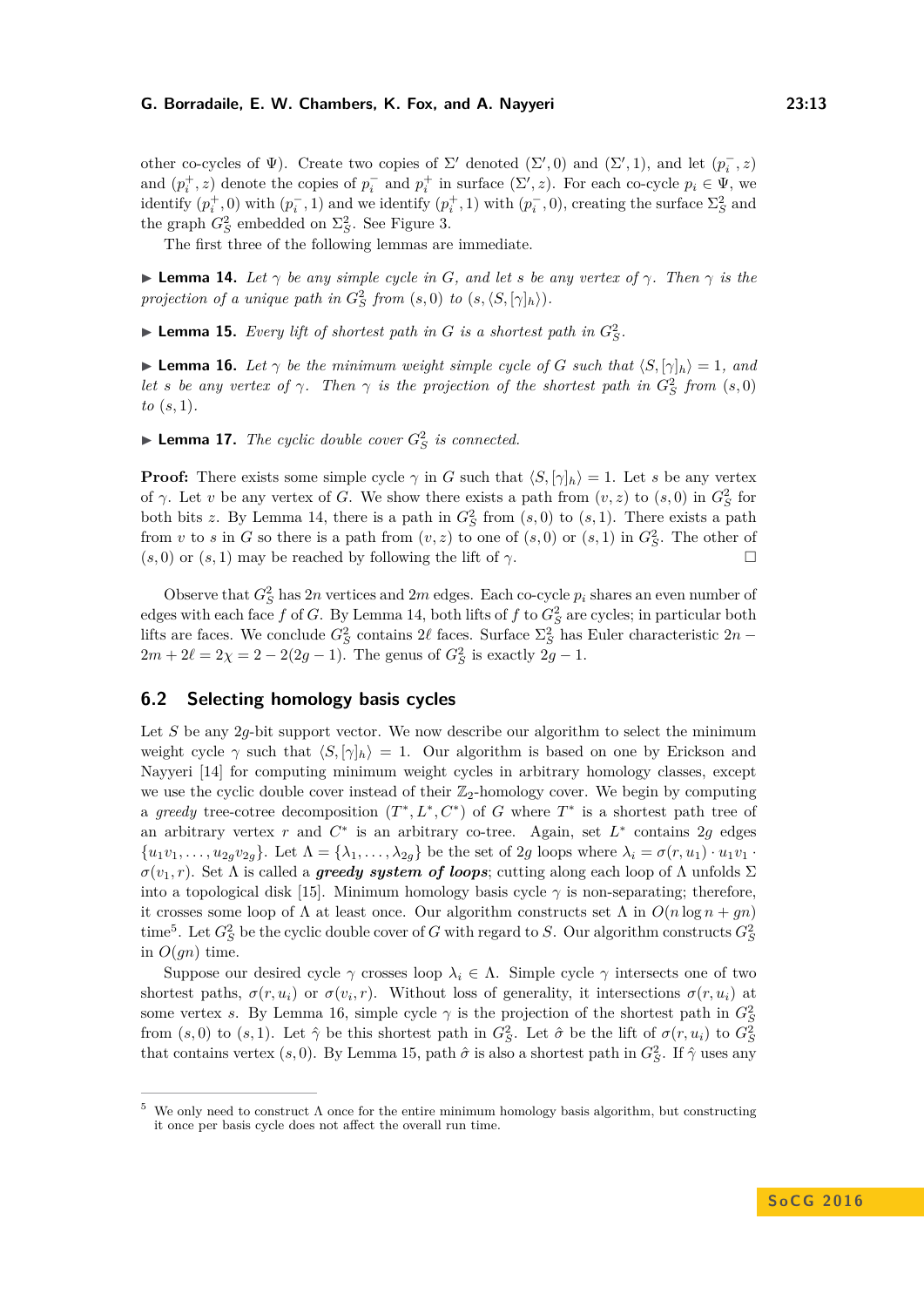## **23:14 Minimum cycle and homology bases of surface embedded graphs**

other vertex  $(v, z)$  of  $\hat{\sigma}$  other than  $(s, 0)$ , then it can use the entire subpath of  $\hat{\sigma}$  between  $(s, 0)$ and (*v, z*).

Now, consider the surface  $\Sigma_S^2$   $\ell \hat{\sigma}$  which contains a single face bounded by two copies of  $\hat{\sigma}$  we denote  $\hat{\sigma}^-$  and  $\hat{\sigma}^+$ . For each vertex  $(v, z)$  on  $\hat{\sigma}$ , let  $(v, z)^-$  and  $(v, z)^+$  denote its two copies on  $\hat{\sigma}^-$  and  $\hat{\sigma}^+$  respectively. From the above discussion, we see  $\hat{\gamma}$  is a shortest path in  $\Sigma_S^2$  *i*  $\hat{\sigma}$  from one of  $(s, 0)^-$  or  $(s, 0)^+$  to  $(s, 1)$ .

To find *γ*, we use the following generalization of Klein's [\[25\]](#page-14-22) multiple-source shortest path algorithm:

<span id="page-13-8"></span> $\blacktriangleright$  **Lemma 18** (Cabello et al. [\[7\]](#page-13-6)). Let G be a graph with *n* vertices, cellularly embedded in *a surface of genus g, and let f be any face of G. We can preprocess G in O*(*gn* log *n*) *time* and  $O(n)$  *space so that the length of the shortest path from any vertex incident to*  $f$  *to any other vertex can be retrieved in O*(log *n*) *time.*

Our algorithm iterates over the  $O(g)$  shortest paths present in loops of Λ. For each such path  $\sigma$ , it computes a lift  $\hat{\sigma}$  in  $G_S^2$ , cuts  $\Sigma_G^2$  along  $\hat{\sigma}$ , and runs the multiple-source shortest path procedure of Lemma [18](#page-13-8) to find the shortest path from some vertex  $(s, z)$ <sup> $\pm$ </sup> on  $\hat{\sigma}^{\pm}$  to  $(s, z \oplus 1)$ . Each shortest path it finds projects to a closed path  $\gamma'$  such that  $\langle S, [\gamma']_h \rangle = 1$ . By the above discussion, the shortest such projection can be chosen for  $\gamma$ . Running the multiple-source shortest path procedure  $O(q)$  times on a graph of genus  $O(q)$ takes  $O(g^2 n \log n)$  time total. We conclude the discussion of our minimum weight homology basis algorithm.

 $\blacktriangleright$  **Lemma 19.** Let G be a graph with *n* vertices cellulary embedded in a surface of genus q. *For any* 2*g*-bit support vector *S* we can compute the minimum weight cycle  $\gamma$  such that  $\langle S, \gamma \rangle = 1$  *in*  $O(g^2 n \log n)$  *time.* 

 $\triangleright$  **Theorem 20.** Let *G* be a graph with *n* vertices, cellularly embedded in an orientable surface *of genus g.* We can compute a minimum weight homology basis of  $G$  in  $O(g^3 n \log n)$  time.

#### **References**

- <span id="page-13-7"></span>**1** L. Aleksandrov and H. Djidjev. Linear algorithms for partitioning embedded graphs of bounded genus. *SIAM J. of Disc. Math.*, 9(1):129–150, 1996.
- <span id="page-13-0"></span>**2** Edoardo Amaldi, Claudio Iuliano, Tomasz Jurkiewicz, Kurt Mehlhorn, and Romeo Rizzi. Breaking the  $O(m^2n)$  barrier for minimum cycle bases. In *Proc. 17th Ann. Euro. Symp. Algo.*, pages 301–312, 2009.
- <span id="page-13-2"></span>**3** Franziska Berger, Peter Gritzmann, and Sven de Vries. Minimum cycle bases for network graphs. *Algorithmica*, 40(1):51–62, 2004.
- <span id="page-13-3"></span>**4** G. Borradaile, P. Sankowski, and C. Wulff-Nilsen. Min st-cut oracle for planar graphs with near-linear preprocessing time. *ACM Trans. Algo.*, 11(3):16, 2015.
- <span id="page-13-4"></span>**5** Glencora Borradaile, David Eppstein, Amir Nayyeri, and Christian Wulff-Nilsen. All-pairs minimum cuts in near-linear time for surface-embedded graphs. In *Proc. 32nd Ann. Int. Symp. Comput. Geom.*, 2016.
- <span id="page-13-5"></span>**6** Oleksiy Busaryev, Sergio Cabello, Chao Chen, Tamal K. Dey, and Yusu Wang. Annotating simplicies with a homology basis and its applications. In *Proc. 13th Scandinavian Workshop on Algo. Theory*, pages 189–200, 2012.
- <span id="page-13-6"></span>**7** Sergio Cabello, Erin W. Chambers, and Jeff Erickson. Multiple-source shortest paths in embedded graphs. *SIAM J. Comput.*, 42(4):1542–1571, 2013.
- <span id="page-13-1"></span>**8** A. C. Cassell, J. C. de Henderson, and K. Ramachandran. Cycle bases of minimal measure for the structural analysis of skeletal structures by the flexibility method. *Proc. R. Soc. Lond. Ser. A*, 350:61–70, 1976.